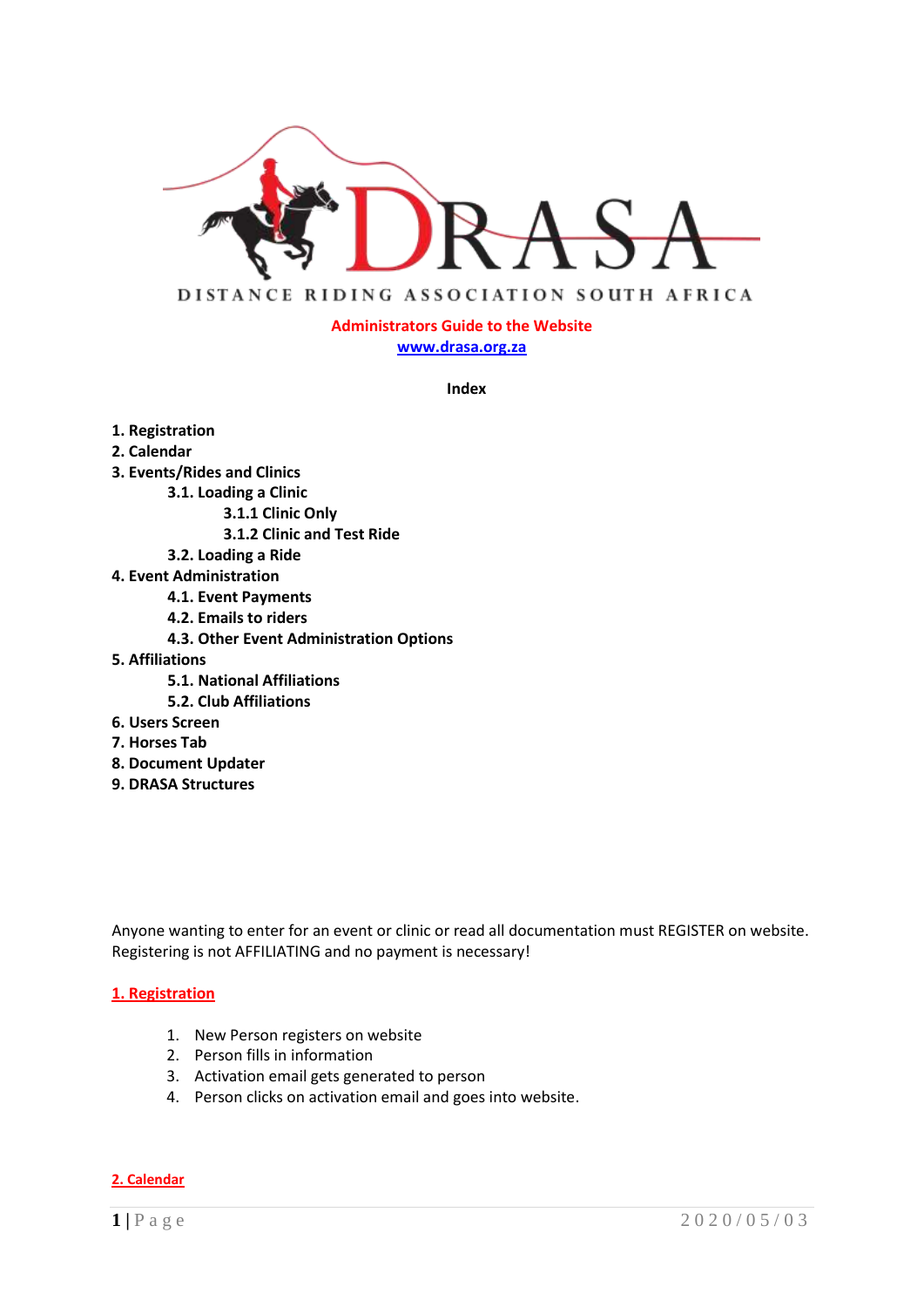All events for each Province will be approved and forwarded by the Provincial secretary to DRASA National for loading on the system. The Provincial council will approve a temporary calendar in Dec each year and forwards to DRASA National for loading on the website by the  $6<sup>th</sup>$  January each year.

# **3. Events/Clinics**

New Riders may enter one **event** to try the discipline out: that means they do NOT have to affiliate to a Club or DRASA but they do have to pay a single event licence for that event in the form of an insurance cost and they do have to pay the R50 once off fee to get their horse onto the database and activated.

Anybody, whether a DRASA member or not, or a Club member or not, may enter a **clinic**. All monies go to Club/Organising Committee or SHB registered with Club and whose details have been put on the DRASA website due to the Club/SHB affiliation document. All costs are for Club/OC or SHB registered with Club and all entries MUST be done on Website

Clinics are offered in two forms:

A. Just a clinic where training and demonstrations are presented so that interested riders can be exposed to the principles of CTR. You may attend clinics without a horse and then will only be charged for the Clinic theory portion. You may stay to be a spectator at the test ride if you wish.

 b. A clinic held together with a TEST Ride which offers riders a ride held after the theory and demonstration part of the clinic for exposure to a full CTR event. To participate in the Test ride portion of the Clinic you will have to then enter your horse's details and may be charged more to participate.

# **3.1. Loading a Clinic**

All clinics must be sanctioned as these are official DRASA clinics to introduce DRASA to nonmembers or to allow skill/knowledge development.

Clinics may be in two forms – a Clinic only (no horses and no test ride so basically theory and demonstration) or a Clinic with a Test Ride.

Fill in Sanction document and SLA and send together with the Invite or any documents to be uploaded on the event to Provincial Secretary

Details must include Clinic details (any guest speakers/experts, distance of any test ride if applicable, venue location, costs including paddocks, gate fees, catering, hand-outs etc.), and closing date of entry.

All Sanction forms and invites and SLA to be sent to Provincial body secretary and once approved they will send to DRASA National for loading on the system. Lead time is a week for loading.

Training Rides/ Fun Rides are NOT DRASA sanctioned and cannot be advertised as such. These are CLUB organised functions and as such the Club/SHB must take responsibility for any medical emergencies, veterinary issues or insurance

Click on EVENTS tab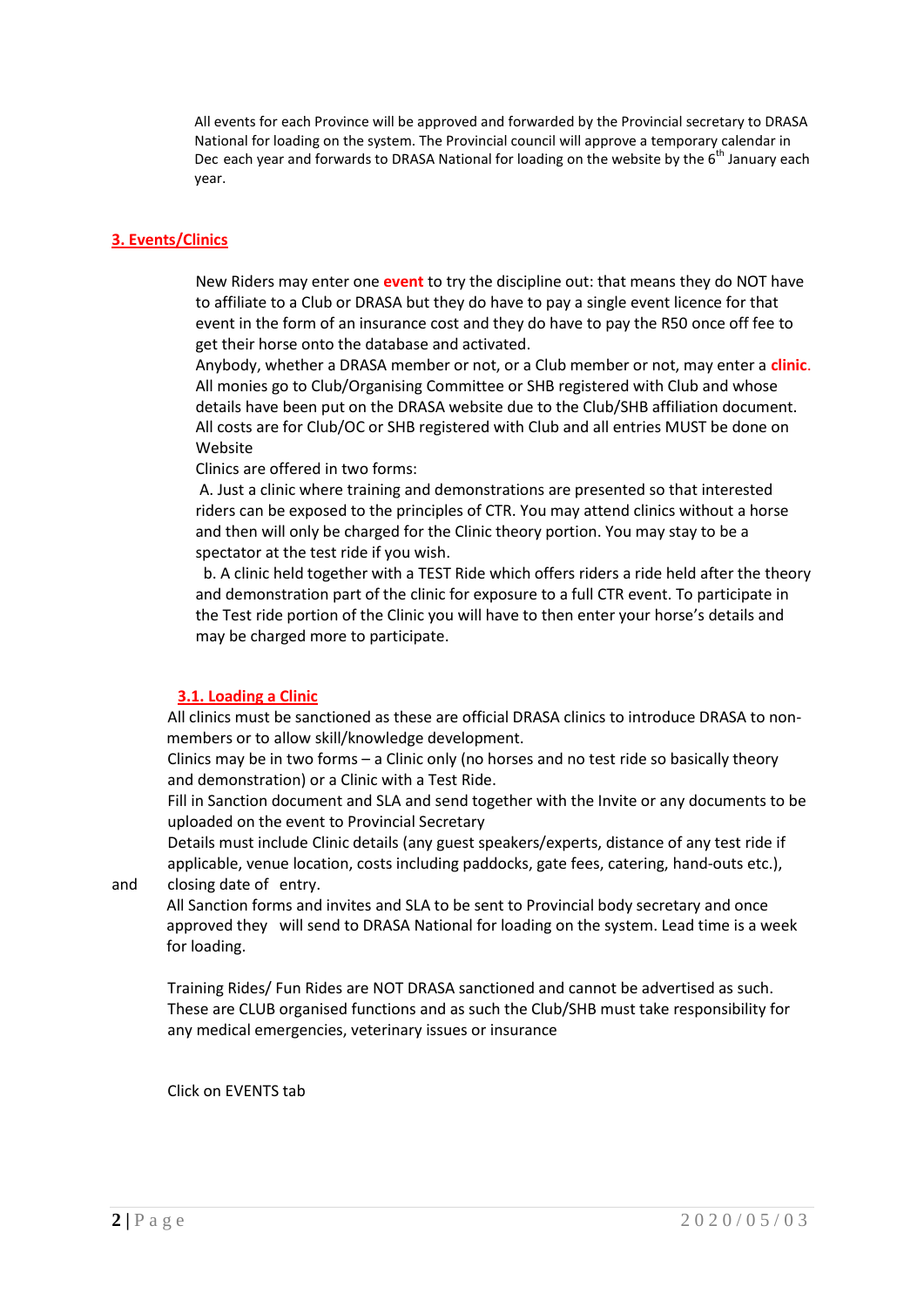| Events                                              |                                              |       |             |                                    |  |
|-----------------------------------------------------|----------------------------------------------|-------|-------------|------------------------------------|--|
| <b>SOVEDNE</b><br>Weiserd execute                   |                                              |       |             |                                    |  |
| ۰<br>$\overline{\mathcal{H}}$<br>$\rightarrow$ 0.00 | <b>Barringh Card</b><br>$\frac{1}{\sqrt{2}}$ | 40.00 | stationline | <b>Beechout this</b><br>2009/05/28 |  |
| BEIN                                                | 20mm                                         |       | <b>Lis.</b> | <b>WEIGHT</b>                      |  |

# Click NEW EVENT

The following screen will present. Enter the below information required from Ride Sanctioning Document and invite.

| <- Go Back | Ride Name               |                                                   |
|------------|-------------------------|---------------------------------------------------|
|            | test3 clinic only       |                                                   |
|            | Description             |                                                   |
|            | test 3 clinic only      |                                                   |
|            | Organiser Name          |                                                   |
|            | Cindy                   |                                                   |
|            | Organiser Tel           |                                                   |
|            | 0824321757 / 0725852125 |                                                   |
|            | Date                    | 2020/06/06                                        |
|            | Close Date              | 2020/06/04                                        |
|            | Club                    |                                                   |
|            | <b>DRASA</b>            | $\boldsymbol{\mathrm{v}}$                         |
|            | Event Type              |                                                   |
|            | Clinic                  | ▼                                                 |
|            | hternational Ride       |                                                   |
|            | <b>CO</b> CREATE RIDE   |                                                   |
|            |                         |                                                   |
|            |                         | CHOOSE Clinic as Event Type and Click CREATE RIDE |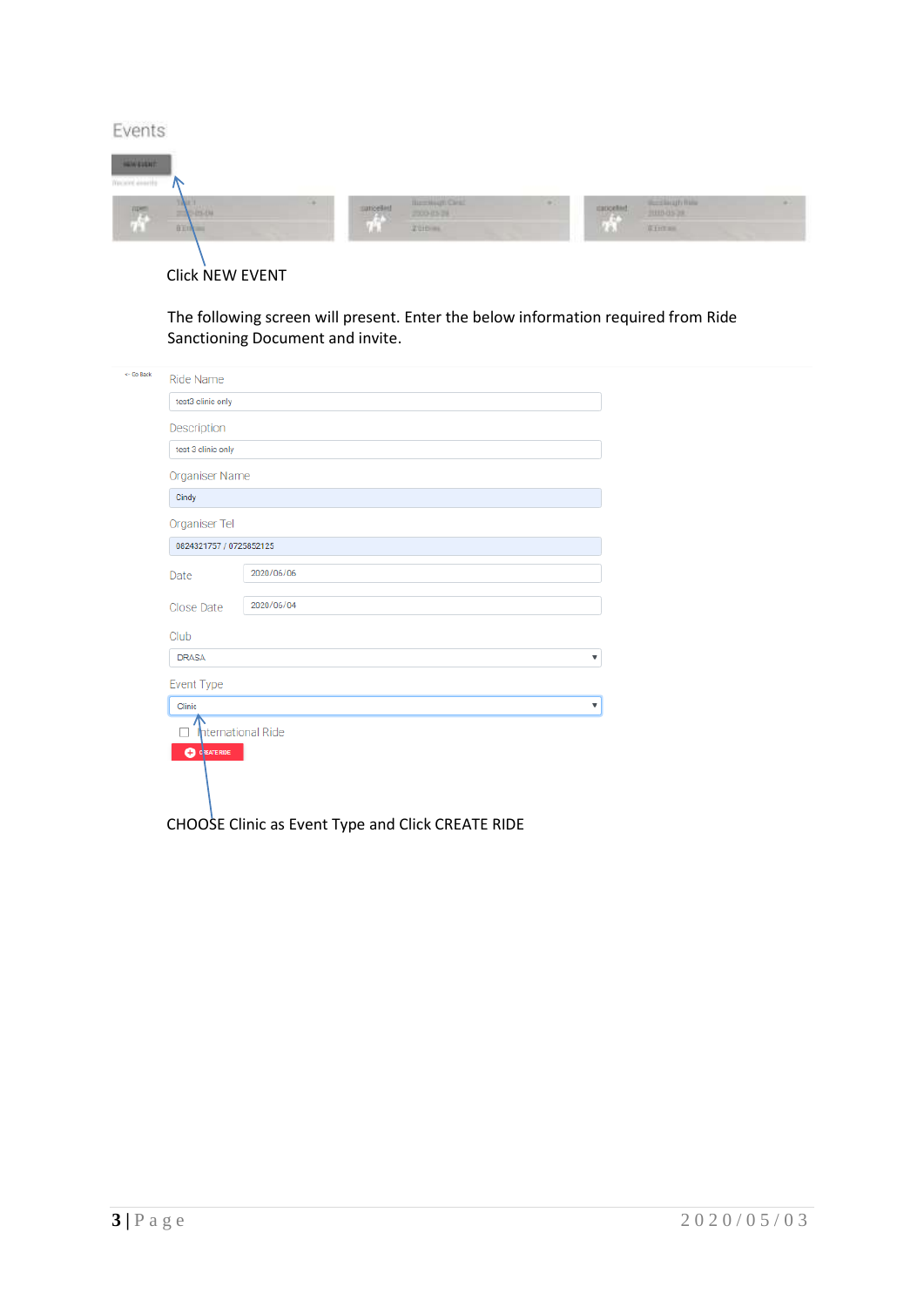| <b>EVENT EXPORT</b>                                 | LABELS*   | <b>PAYMENTS:</b>           | VET CARDS -                                    |           |          |          |
|-----------------------------------------------------|-----------|----------------------------|------------------------------------------------|-----------|----------|----------|
| $U(1 -$                                             | UH2+      | <b>CLOSE REGISTRATIONS</b> |                                                |           |          |          |
| Event details                                       |           |                            |                                                |           |          |          |
| CIPS Location:<br>Club                              |           |                            | More contunt from organizers.<br>Add Documents |           |          |          |
| DRASA                                               |           |                            | <b>Ride:</b>                                   |           |          |          |
| Groomber Name:<br>Cindy                             |           |                            | Upinad flies<br>Choose File   No fills choose  |           |          |          |
| Cinganisar Tol:                                     |           |                            | Display Name:                                  |           |          |          |
| 0824321757 / 0725852125                             |           |                            | Doc designition.                               |           |          |          |
| Online Entrins Cloning Date:<br>2020-06-04 00:00:00 |           |                            | ts Result                                      |           |          |          |
|                                                     |           |                            | UPLOAD DOCUMENT                                |           |          |          |
| Event pricing                                       |           |                            |                                                |           |          |          |
| Day.                                                | Distance  |                            | Entries                                        | Price     |          |          |
| Additional pricing                                  |           |                            |                                                |           |          |          |
| Add Length                                          |           |                            |                                                |           |          |          |
| Length                                              | 9 km      |                            |                                                |           |          | v        |
| tegs                                                | 0         | 0                          | O                                              | $\theta$  | $\theta$ | $\,0\,$  |
| Colours                                             | Blou<br>٠ | Blou<br>٠                  | Blou<br>٠                                      | Blou<br>٠ | Ee       | $E \Phi$ |
|                                                     |           |                            |                                                |           |          |          |

### Upload any invite document or information document for Riders to view

# Fill in details and click on UPLOAD DOCUMENT

|                  | Choose File   UITNODIGINEERUST.pdf |
|------------------|------------------------------------|
| Display Name:    |                                    |
| Invite           |                                    |
| Doc description: |                                    |
| Invite           |                                    |
| ls Result:       |                                    |

# **3.1.1. Clinic Only:**

Click on Down Arrow on the length and choose Clinic Only Click on Day and choose the Day of the week Add the price into the Price column (no R in front of amount) Add date relevant to day of week Click Clinic block Click ADD RIDE LENGTH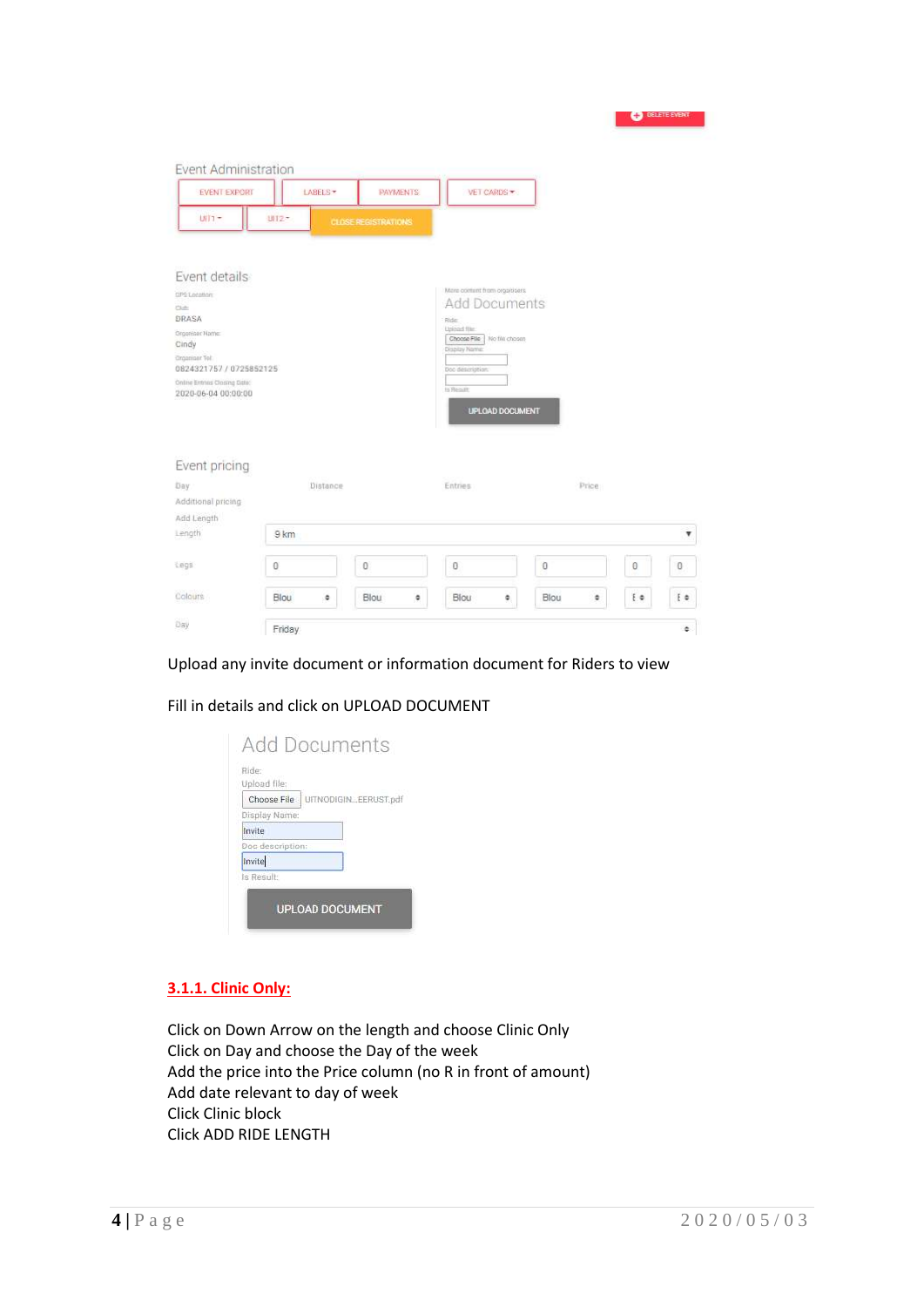| Event pricing<br>Day<br><b>Additional pricing</b>                                           | Distance    |                  | <b>Entries</b> |      | Price   |                           |
|---------------------------------------------------------------------------------------------|-------------|------------------|----------------|------|---------|---------------------------|
| <b>Add Length</b><br>Length                                                                 | Clinic Only |                  |                |      |         | $\boldsymbol{\mathrm{v}}$ |
| Legs                                                                                        | $\bf{0}$    | $\bf{0}$         | $\mathbf{0}$   | 0    | 0       | $\bf{0}$                  |
| Colours                                                                                     | Blou<br>٠   | <b>Blou</b><br>٠ | Blou<br>٠      | Blou | Ε¢<br>٠ | Е¢                        |
| Day                                                                                         | Saturday    |                  |                |      |         | ٠                         |
|                                                                                             | 50          |                  |                |      |         |                           |
| <b>Ride Letter</b>                                                                          | A           |                  |                |      |         | ٠                         |
| Date                                                                                        | 2020/06/09  |                  |                |      |         | x : v                     |
| Clinic<br><b>Preasure</b><br>Trail<br>Summit<br>Foothills<br>Koppie<br>ADD RIDE LENGTH<br>٥ |             |                  |                |      |         |                           |

# This is what will show on the Event Pricing section

| Event pricing            |                           |                 |                          |  |
|--------------------------|---------------------------|-----------------|--------------------------|--|
| <b>Service</b><br>$-$ PH | Instance                  | <b>TATIMA</b>   | $-0.111$                 |  |
| Simur(My)                | 0.01 km<br><b>Service</b> | 0 <sup>mm</sup> | $+011$<br><b>Service</b> |  |
| Subtrained precent       |                           |                 |                          |  |

# **3.1.2. Clinic with Test Ride**

# Add clinic only cost as above Then Add Distance and price for TEST Ride

| Additional gallery                                                                                                                                           |                  |               |    |          |    |          |    |                                                                                                                                                                                                                                                                                                                                                                                                                      |                |
|--------------------------------------------------------------------------------------------------------------------------------------------------------------|------------------|---------------|----|----------|----|----------|----|----------------------------------------------------------------------------------------------------------------------------------------------------------------------------------------------------------------------------------------------------------------------------------------------------------------------------------------------------------------------------------------------------------------------|----------------|
| <b>Literature</b>                                                                                                                                            | ia.<br>12 km     |               |    |          |    |          |    |                                                                                                                                                                                                                                                                                                                                                                                                                      | ×              |
| Delight                                                                                                                                                      |                  |               |    |          |    |          |    |                                                                                                                                                                                                                                                                                                                                                                                                                      |                |
| pp.)                                                                                                                                                         | ìз               | ïз            |    | i se     |    | $\alpha$ |    | $[-D]$                                                                                                                                                                                                                                                                                                                                                                                                               | 댼              |
| MH                                                                                                                                                           | ٠<br><b>Dist</b> | $\frac{1}{2}$ | ¥. | $1.20 +$ | ¥. | $-204$   | M. | $[11] \centering% \includegraphics[width=0.8\textwidth]{Figures/PD11.png} \caption{The 1000 of the 1000 of the 1000 of the 1000 of the 1000 of the 1000 of the 1000 of the 1000 of the 1000 of the 1000 of the 1000 of the 1000 of the 1000 of the 1000 of the 1000 of the 1000 of the 1000 of the 1000 of the 1000 of the 1000 of the 1000 of the 1000 of the 1000 of the 1000 of the 1000 of the 1000 of the 1000$ | $(1 +$         |
| $\rightarrow$                                                                                                                                                | Setunday         |               |    |          |    |          |    |                                                                                                                                                                                                                                                                                                                                                                                                                      | $\bullet$      |
|                                                                                                                                                              | 152              |               |    |          |    |          |    |                                                                                                                                                                                                                                                                                                                                                                                                                      |                |
| tion Learn                                                                                                                                                   | Lik.             |               |    |          |    |          |    |                                                                                                                                                                                                                                                                                                                                                                                                                      | $\mathbf{e}$ . |
| Sold in                                                                                                                                                      | 2005/05/29       |               |    |          |    |          |    |                                                                                                                                                                                                                                                                                                                                                                                                                      |                |
| $\begin{array}{ l } \hline \text{propos} \\ \hline \text{if if if} \end{array}$<br>Holiday<br>harmal.<br>Transferênci<br>Training<br>$0 - 1$<br>Custom items | ٦                |               |    |          |    |          |    |                                                                                                                                                                                                                                                                                                                                                                                                                      |                |
| Simment                                                                                                                                                      |                  |               |    |          |    |          |    |                                                                                                                                                                                                                                                                                                                                                                                                                      | ×              |
| <b>Tripped</b>                                                                                                                                               | Poor             |               |    |          |    |          |    |                                                                                                                                                                                                                                                                                                                                                                                                                      |                |

Explanation of fields to be completed: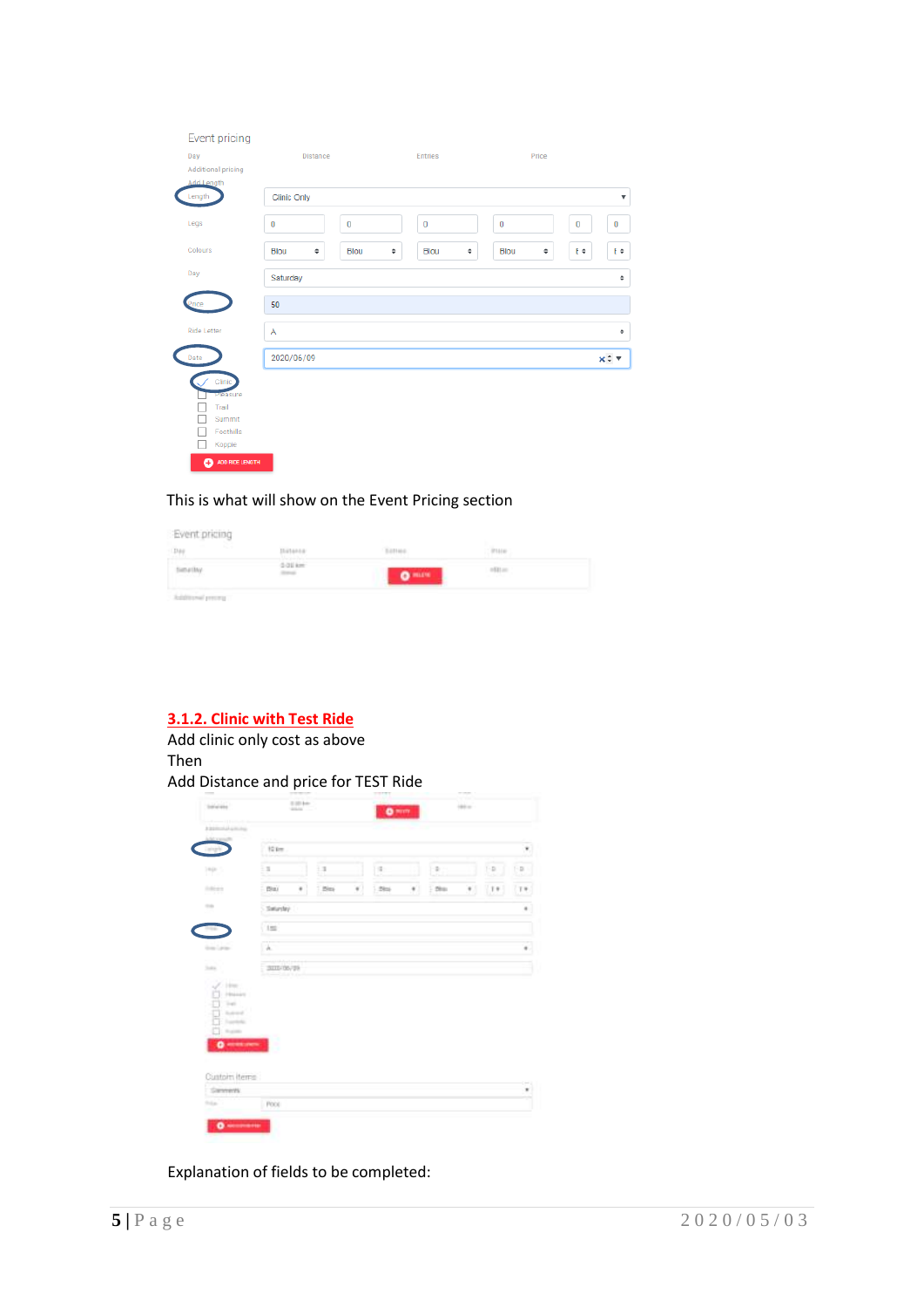**Length:** Total length of this distance: example 10km or 20km etc. and CLINIC ONLY for a

clinic with no Test Ride **Legs:** Enter each leg length of the ride distance: example 2 legs of 5kms each **Colours:** if you are using specific colour markings for each leg **Day**: the actual day of the week for this ride. For multi day rides add each day and distance separately **Price:** the Entry fee for this distance **Ride Letter:** not used currently **Date:** the Date applicable to the day for this distance Click on the **Divisions** this distance falls into Click Add Ride Length For the next distance or day complete another time and after each length entered click Add ride Length

Once completed fill in custom items: use drop down to get the common ones used, example Paddocks to be booked, gate fees, catering etc. These can have a price attached to them and will appear on the invoice for the ride entries as separate items. Fill in and click Add custom item

Click ADD RIDE LENGTH

| $\begin{array}{l} \text{Event pricing} \\ \text{for} \end{array}$ | <b>Historica</b>   | Emilia          | Free     |  |
|-------------------------------------------------------------------|--------------------|-----------------|----------|--|
| <b>Parado</b>                                                     | $10.00 \text{ km}$ | 0 <sup>mm</sup> | $1180 -$ |  |
| Telemin                                                           | $0.001$ W/H        | O               | yaye     |  |

Choose Drown Down arrow for type of extra Costs .Enter the Cost for the Clinic (Gate Fee etc.) and Click ADD CUSTOM ITEM

| $-5$ o Back | test3 clinic only   |
|-------------|---------------------|
|             | DRASA<br>2020-06-06 |
|             | EDIT EVENT          |

Use the Back Prompt at the top of the screen to exit

If you have made an error, delete ride and start again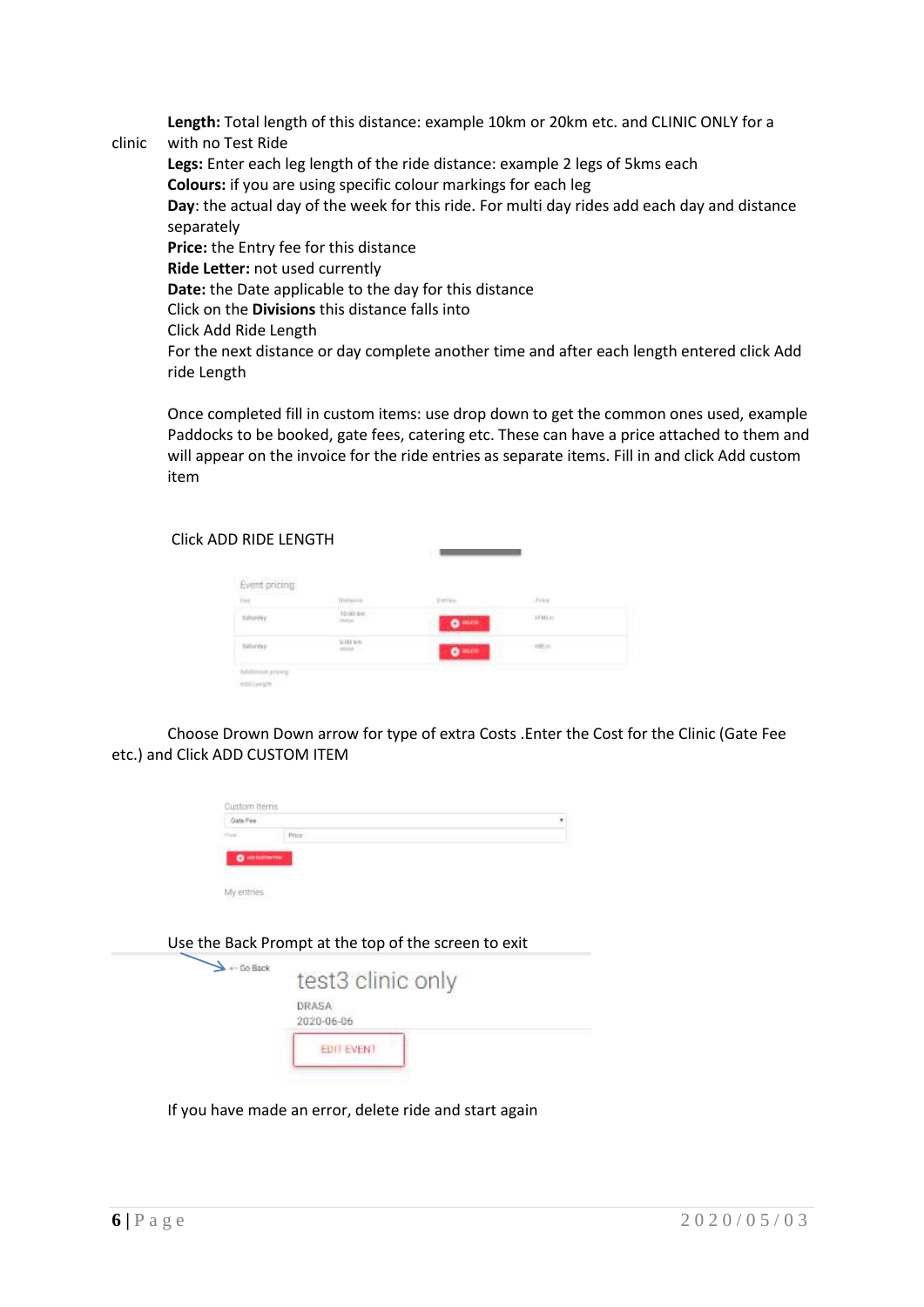

Once saved one can also go back and edit the Event unless someone has already entered the Event



Click on EVENTS tab

Events

| <b>WALKER</b>            |                           |  |                 |                       |       |             |                                     |  |
|--------------------------|---------------------------|--|-----------------|-----------------------|-------|-------------|-------------------------------------|--|
| Weiser events            |                           |  |                 |                       |       |             |                                     |  |
| $\overline{\mathcal{N}}$ | ТÞА<br><b>PS-EM</b><br>22 |  | surcelled<br>99 | <b>Barringh Ciril</b> | 49.71 | stationhied | <b>Buckleady Bale</b><br>2000/05/28 |  |
|                          | <b>BEITING</b>            |  | ūШ              | Zümm.                 |       | Kö.         | <b>EDITER</b>                       |  |
|                          |                           |  |                 |                       |       |             |                                     |  |
|                          |                           |  |                 |                       |       |             |                                     |  |

Click NEW EVENT

The Screen below will present. Fill in all information from Ride Sanction document and Invite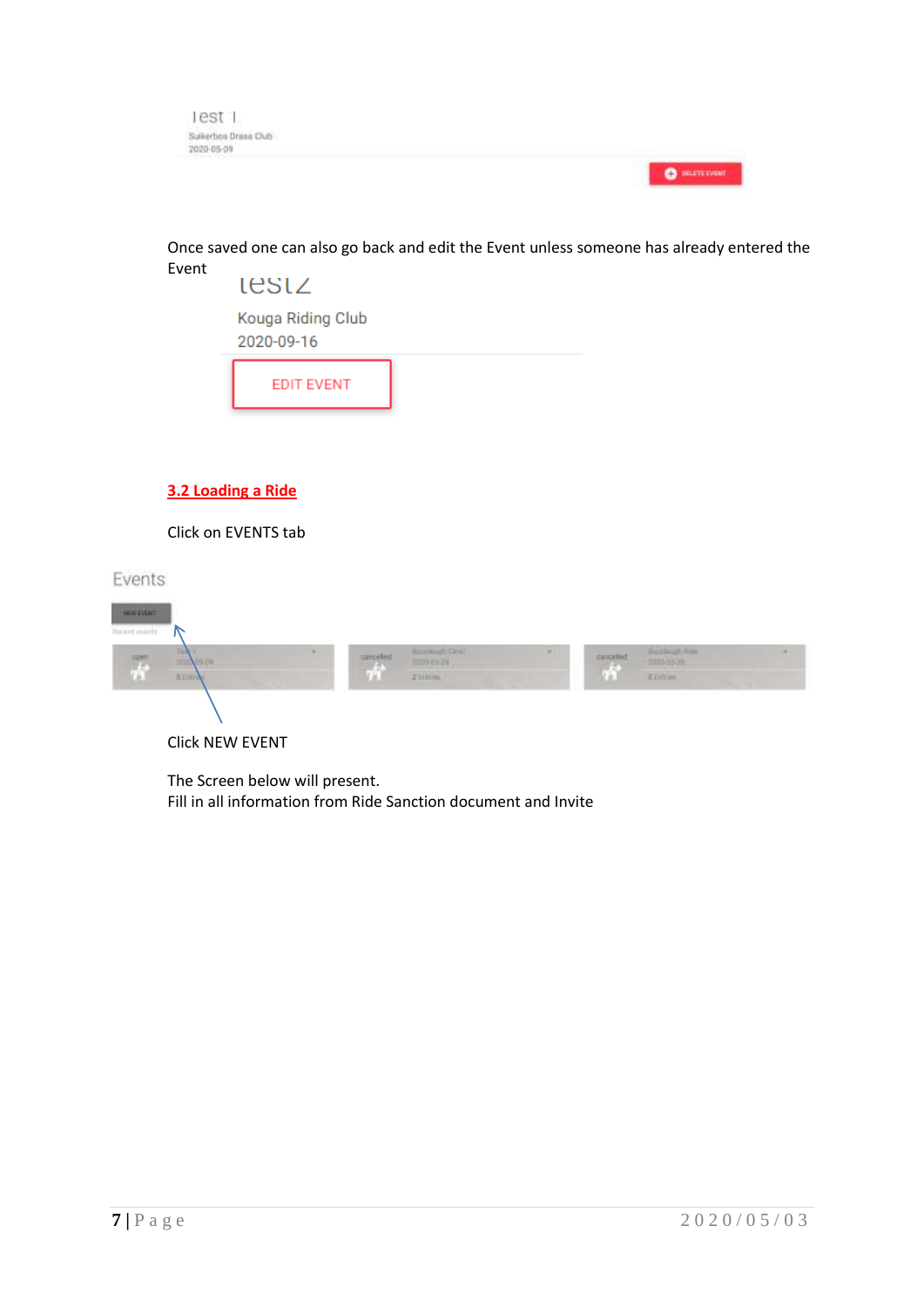| <- Go Back | Ride Name                |  |  |  |  |  |  |
|------------|--------------------------|--|--|--|--|--|--|
|            | <b>Ride Name</b>         |  |  |  |  |  |  |
|            | Description              |  |  |  |  |  |  |
|            | Description              |  |  |  |  |  |  |
|            | Organiser Name           |  |  |  |  |  |  |
|            | organiserName            |  |  |  |  |  |  |
|            | Organiser Tel            |  |  |  |  |  |  |
|            | organiserTel             |  |  |  |  |  |  |
|            | yyyy/mm/dd<br>Date       |  |  |  |  |  |  |
|            | yyyy/mm/dd<br>Close Date |  |  |  |  |  |  |
|            | Club                     |  |  |  |  |  |  |
|            | <b>DRASA</b><br>v        |  |  |  |  |  |  |
|            | Event Type               |  |  |  |  |  |  |
|            | <b>Ride</b><br>۷.        |  |  |  |  |  |  |
|            | International Ride       |  |  |  |  |  |  |
|            | <b>O</b> PREATE RIDE     |  |  |  |  |  |  |
|            |                          |  |  |  |  |  |  |
|            |                          |  |  |  |  |  |  |

# Enter all information including Event type as Ride and Click CREATE RIDE

|                                                         |           |                            |                                                |           |    | <b>C</b> DELETE EVENT |
|---------------------------------------------------------|-----------|----------------------------|------------------------------------------------|-----------|----|-----------------------|
| Event Administration<br><b>EVENT EXPORT</b>             | LABELS*   | <b>PAYMENTS:</b>           | VET CARDS -                                    |           |    |                       |
| U(T)                                                    | UH2+      | <b>CLOSE REGISTRATIONS</b> |                                                |           |    |                       |
| Event details                                           |           |                            |                                                |           |    |                       |
| CIPS Location                                           |           |                            | Mara contunt from organizers.<br>Add Documents |           |    |                       |
| Club<br>DRASA                                           |           |                            | <b>Ride:</b>                                   |           |    |                       |
| Groomher Name:<br>Cindy                                 |           |                            | Uniond flier<br>Choose File   No file chosen   |           |    |                       |
| Cinganisor Tol:                                         |           |                            | Display Name                                   |           |    |                       |
| 0824321757 / 0725852125<br>Online Entrins Cloning Date: |           |                            | Doc description:                               |           |    |                       |
| 2020-06-04 00:00:00                                     |           |                            | to Require                                     |           |    |                       |
|                                                         |           |                            | UPLOAD DOCUMENT                                |           |    |                       |
| Event pricing                                           |           |                            |                                                |           |    |                       |
| <b>Day</b>                                              | Distance  |                            | Entries                                        | Price:    |    |                       |
| Additional pricing                                      |           |                            |                                                |           |    |                       |
| Add Length                                              |           |                            |                                                |           |    |                       |
| Length                                                  | 9 km      |                            |                                                |           |    | v                     |
| tegs                                                    | 0         | 0                          | Ũ                                              | 0         | 0  | $\mathbf 0$           |
| Colours                                                 | Blou<br>٠ | Blou<br>٠                  | Blou<br>٠                                      | Blou<br>٠ | Ee | E                     |
| Day                                                     | Friday    |                            |                                                |           |    | ٠                     |

Upload any invite document or information document for Riders to view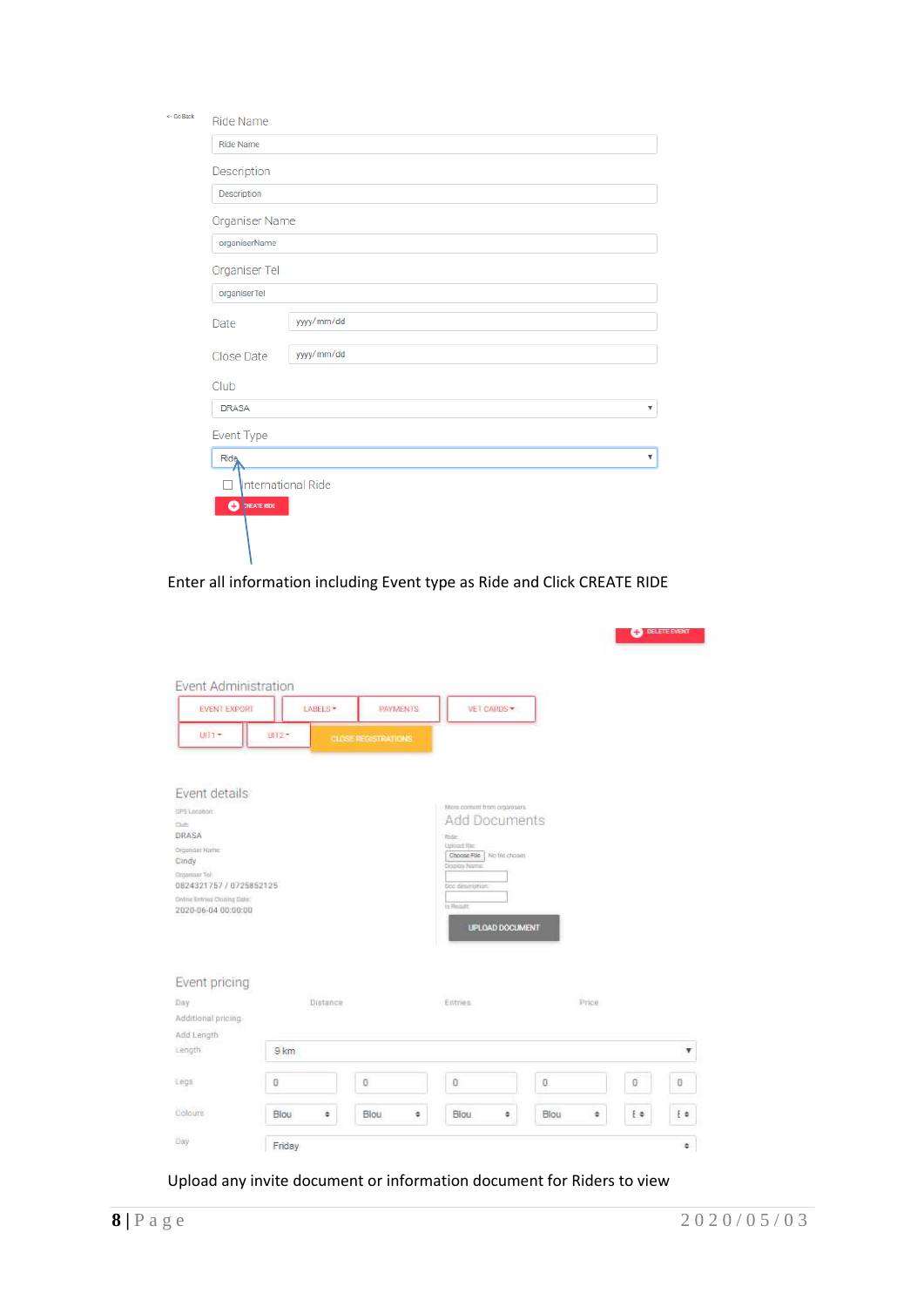# Fill in details and click on UPLOAD DOCUMENT

| Upload file: | Choose File      | UITNODIGINEERUST.pdf |  |
|--------------|------------------|----------------------|--|
|              | Display Name:    |                      |  |
| Invite       |                  |                      |  |
|              | Doc description: |                      |  |
| Invite       |                  |                      |  |
| ls Result:   |                  |                      |  |

| Additional pricing<br>Add Length                                                       |                                                              |
|----------------------------------------------------------------------------------------|--------------------------------------------------------------|
| Length                                                                                 | 9 km<br>$\boldsymbol{\mathrm{v}}$                            |
| Legs                                                                                   | 0<br>$\bf{0}$<br>$\bf{0}$<br>0<br>0<br>0                     |
| Colours                                                                                | E≑<br>Blou<br>Blou<br>Blou<br>E≑<br>٠<br>Blou<br>٠<br>٠<br>÷ |
| Day                                                                                    | Friday<br>٠                                                  |
| Price                                                                                  | Price                                                        |
| Ride Letter                                                                            | Α<br>٠                                                       |
| Date                                                                                   | yyyy/mm/dd                                                   |
| Clinic<br>Pleasure<br>Trail<br>Summit<br>Foothills<br>Koppie<br><b>Channon</b> channel |                                                              |

Explanation of fields to be completed:

**Length:** Total length of this distance: example 10km or 20km etc. for each divisions ride **Legs:** Enter each leg length of the ride distance: example 2 legs of 5kms each **Colours:** if you are using specific colour markings for each leg

**Day:** the actual day of the week for this ride. For multi day rides add each day and distance separately

**Price:** the Entry fee for this distance

**Ride Letter**: not used currently

**Date**: the Date applicable to the day for this distance

Click on the Divisions this distance falls into- Pleasure Trail Summit etc.

Click Add Ride Length

For the next distance or day complete another time and after each length entered click Add ride Length

Below example of Multi Day event distances added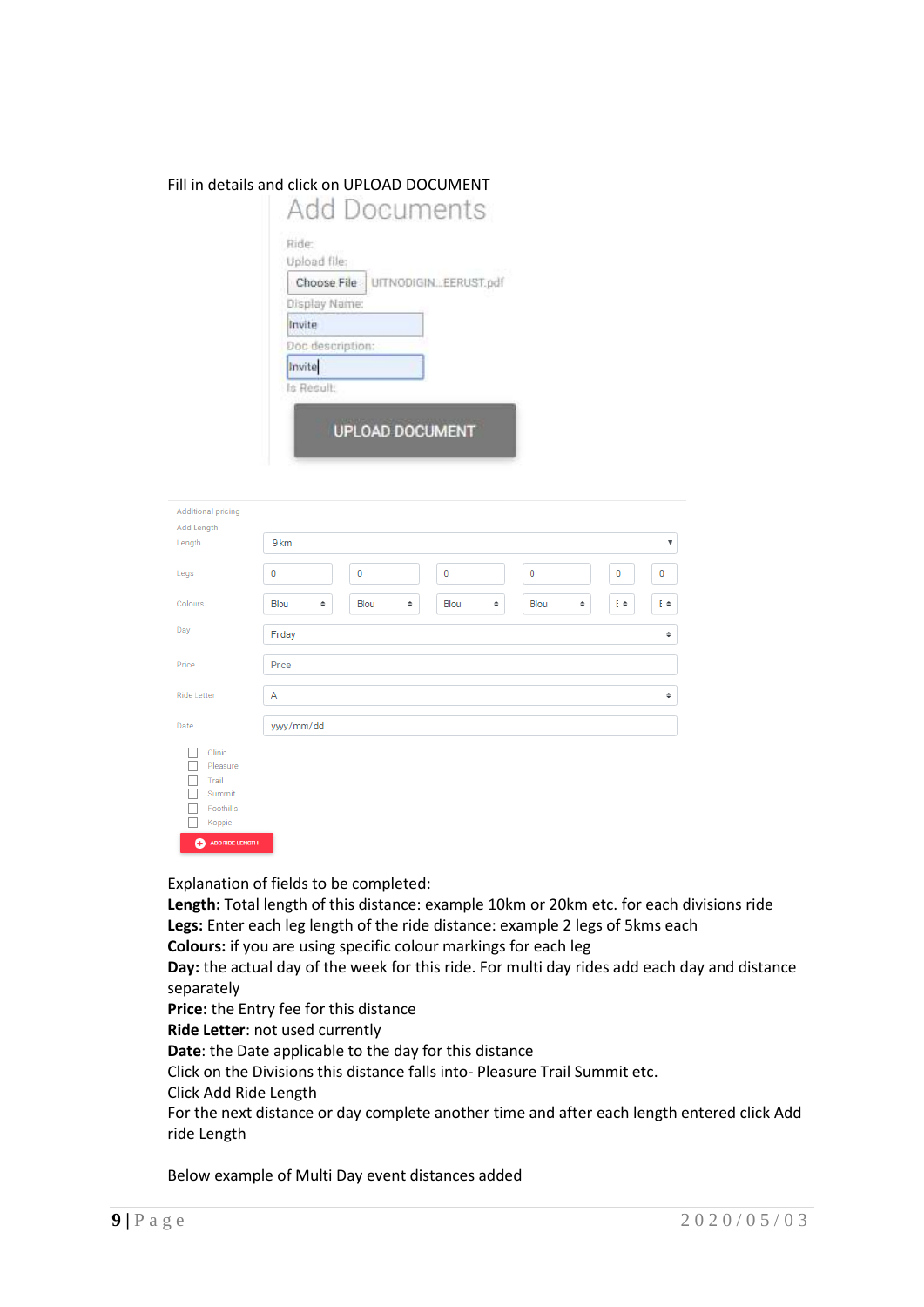| Event pricing |                         |              |         |
|---------------|-------------------------|--------------|---------|
| Day           | Distance                | Entries      | Price   |
| Sunday        | 10.00 km<br>DRASA       | 6            | R150.00 |
| Saturday      | 10.00 km<br>DRASA       | 10           | R150.00 |
| Saturday      | 20.00 km<br>DRASA -     | 1            | P200.00 |
| Saturday      | 40.00 km<br>小さま店へ       | $\mathbf{0}$ | R300.00 |
| Sunday        | 40.00 km<br>DRASA       | O            | R300.00 |
| Saturday      | 5.00 km<br>DRASA        | g            | R100.00 |
| Sunday        | 5.00 km<br><b>URASA</b> | 8            | R100.00 |
| Sunday        | 20.00 km<br>DRASA       | т            | n200m   |
|               |                         |              |         |

Additional pricing

Custom Items are specifically for Paddocks bookings, Gate fees, Catering/meals etc. Click on the down arrow and choose the custom item/items Put in the price per item and Click ADD CUSTOM ITEM

| Custom Items<br>Gate Fee |                       | ٠ |
|--------------------------|-----------------------|---|
| <b>Integrat</b>          | <b>Price</b>          |   |
|                          |                       |   |
|                          | $\bullet$ = $\bullet$ |   |

My entries



Once saved one can also go back and edit the Event

lestz Kouga Riding Club 2020-09-16 **EDIT EVENT**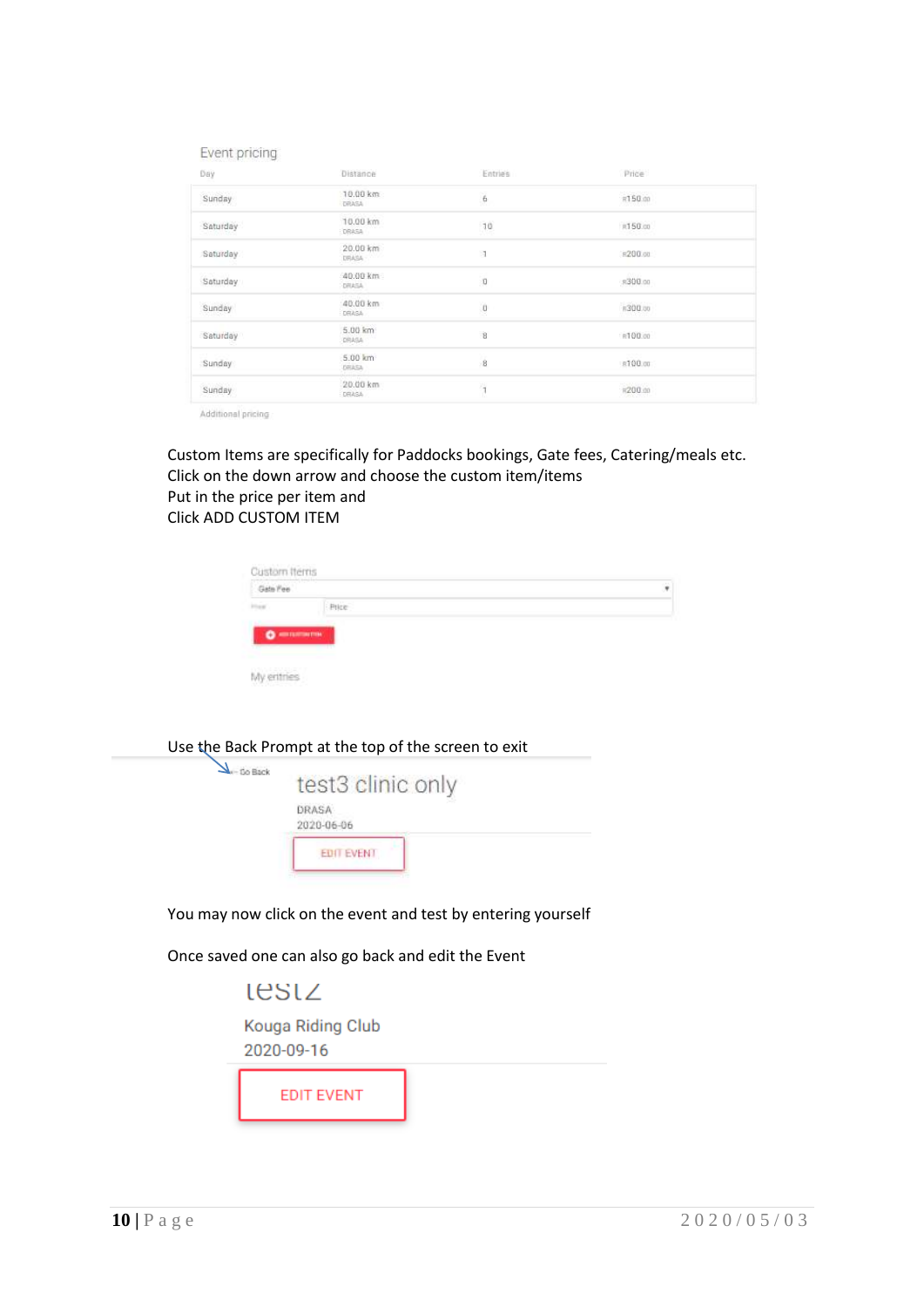#### You can also delete a single distance line

anna af

| Day      | Distance                   | Entries          | Price                                   |
|----------|----------------------------|------------------|-----------------------------------------|
| Saturday | 10.00 km<br>DRAIL          | $\bullet$ DELETE | $\frac{1}{10}$ 150 m<br><u>Thermann</u> |
| Saturday | 0.00 km<br>DRASA<br>1등가정하다 | <b>CONTROL</b>   | #50.00                                  |

And delete the whole Event if necessary (unless someone has entered already, then you need to delete the riders entry first)

| $\leftarrow$ Do Back | <b>Clinic Only</b>                    |          |                 |           |                   |
|----------------------|---------------------------------------|----------|-----------------|-----------|-------------------|
|                      | Maestro Equestrian Club<br>2020-06-09 |          |                 |           |                   |
|                      |                                       |          |                 |           | DELETE EVENT<br>A |
|                      |                                       |          |                 |           |                   |
|                      |                                       |          |                 |           |                   |
|                      |                                       |          |                 |           |                   |
|                      | Event Administration                  |          |                 |           |                   |
|                      | EVENT EXPORT                          | LABELS * | <b>PAYMENTS</b> | VET CARDS |                   |

The below can be used to delete an entry  $-$  if you are testing entries when loading the event then you can delete the entry once tested. You cannot delete a ride or distance if there are any entries already.

You can delete an entry on a riders request if they are unable to do so. Remember this will interfere in payments and ride recons if the rider has already paid

| entries |                                                        |        |                                                       |  |
|---------|--------------------------------------------------------|--------|-------------------------------------------------------|--|
| μ       | Jacques Budler<br>CAmount of people joining (gate fee) | Shadan | Saturday 10 km<br>Amount of people joining (gate fee) |  |

Use the delete button on the screen below<br>test2

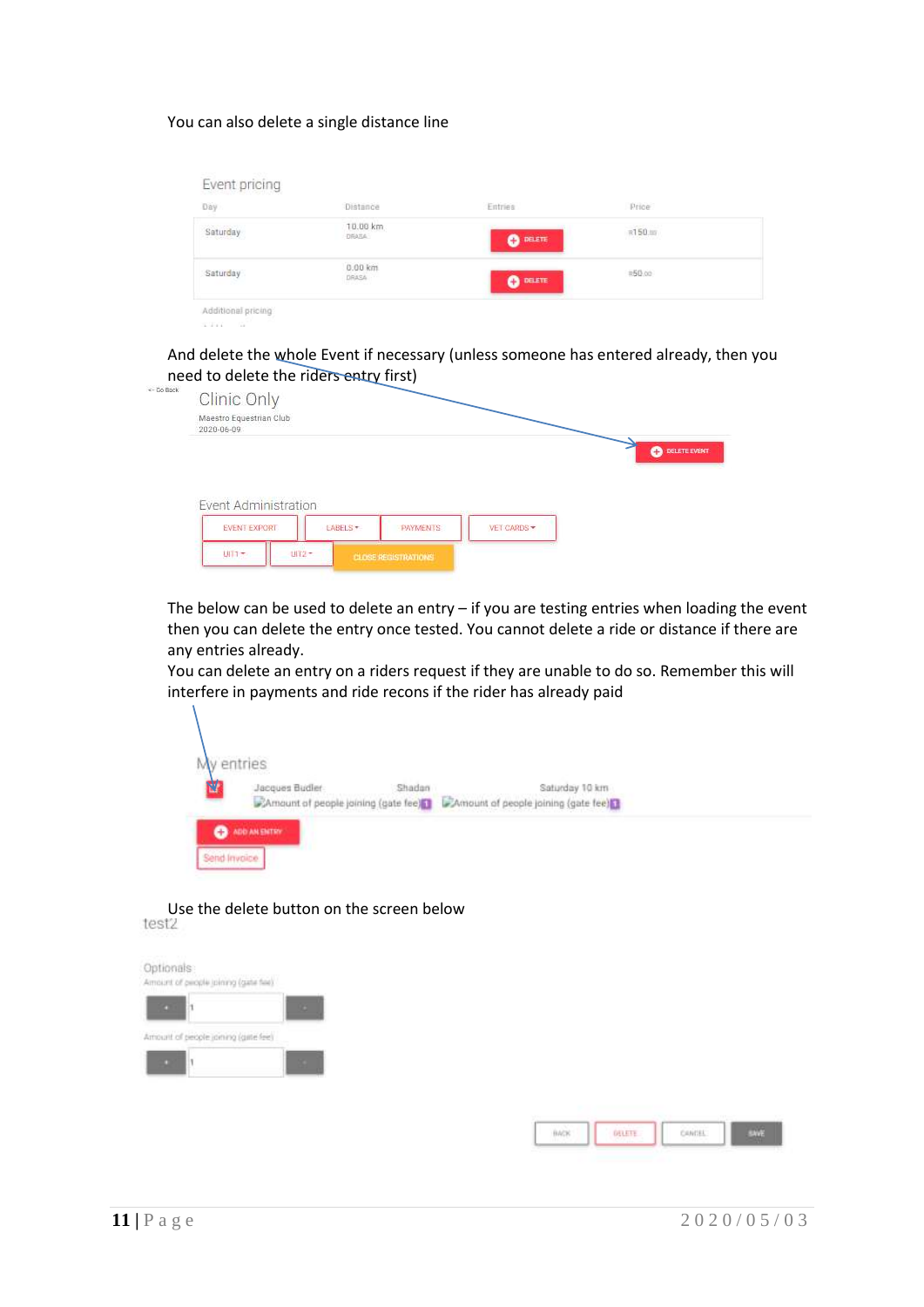# **4. EVENT Administration**

An OC or Club can use the below screen to administer entries and payments for Events

Tab Admin/Event Recon

# **4.1. Events Entries/Payments**

#### Click LOAD PAYMENTS

| <b>LOAD PAYMENTS</b> |                        |               |               |                |                 |                     |             |                |
|----------------------|------------------------|---------------|---------------|----------------|-----------------|---------------------|-------------|----------------|
| Not Paid             |                        |               |               |                |                 |                     |             |                |
| User                 | Email                  | Ref<br>number | Latest<br>Due | Amount<br>Due: | Paid<br>Amount. | Diff                | Paid        |                |
| Radomsky,<br>Ciridy  | fundurocindy@gmail.com | U2R52         | R 340<br>men  | R 340          | $\alpha$        | $\mathsf{R}$<br>340 | Not<br>Paid | <b>PROCESS</b> |

 $\mathbf{w}$  and  $\mathbf{w}$  are  $\mathbf{w}$  . The second second second

The above shows that the Rider has entered with the invoice number of the invoice that was sent to the Rider and the OC/Club secretary An example below of Email sent to Rider and Club/OC

# **Name:Cindy Radomsky Total Amount of payment request: R 250** Reference number for payment : U2R51/Radomsky

# **Payment details:**

**Account Holder: Bank:FNB Branch Code:** Branch Name: 250137 **Account Type:business Account Number:62839209344 Ref Number: U2R51** Please pay the amount of R 250 into the above account.

# Email the proof of payment to suikerbos.drasa@gmail.com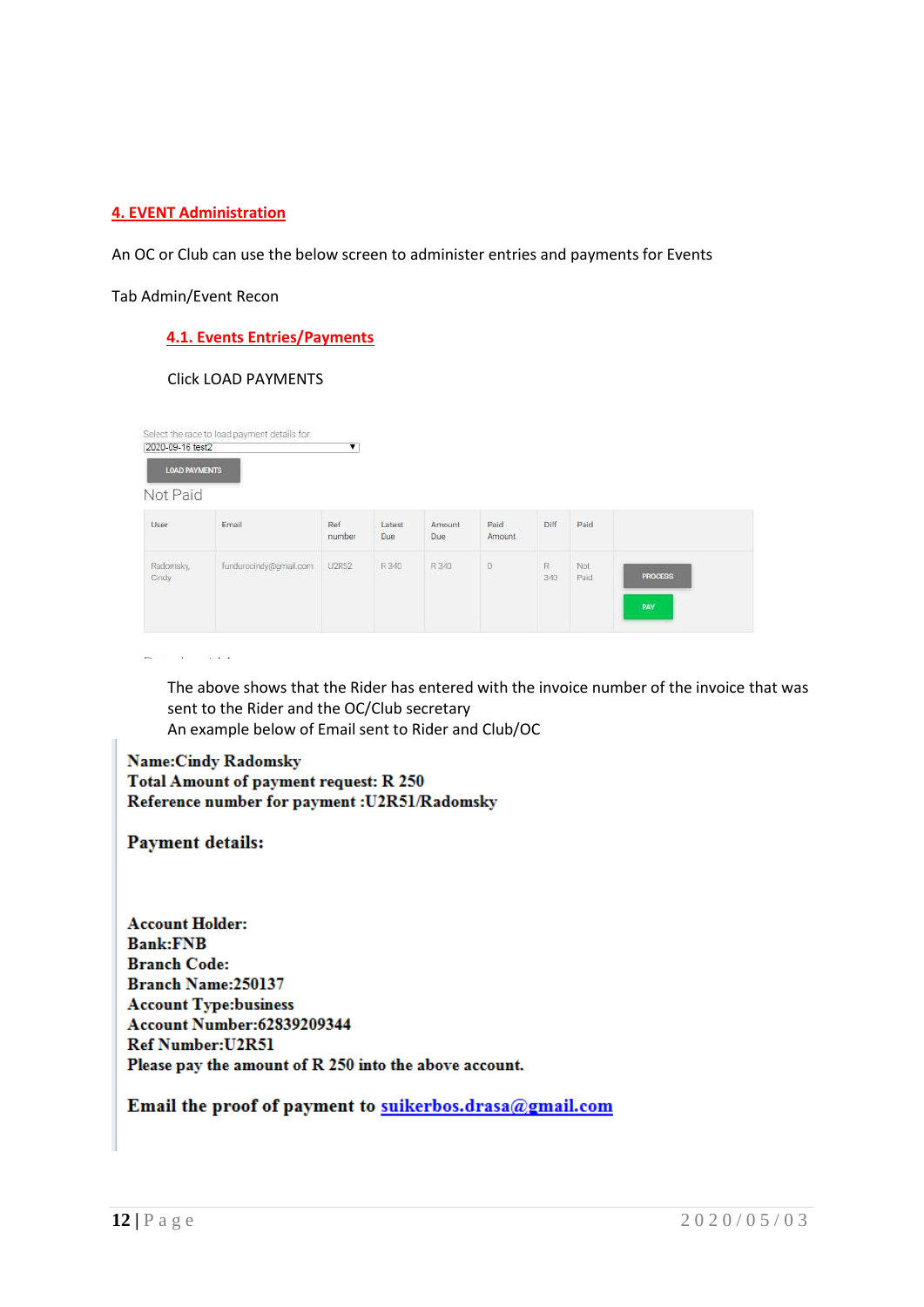Once you have received Proof of Payment, Click Pay, Fill in the amount received. And click Process and Save

| <b>LOAD PAYMENTS</b> |                        |               |                        |                       |             |      |      |                |
|----------------------|------------------------|---------------|------------------------|-----------------------|-------------|------|------|----------------|
| Not Paid             |                        |               |                        |                       |             |      |      |                |
| User                 | Email                  | Ref<br>number | Latest<br>Due<br>- 936 | Amount<br>Due<br>1935 | Paid Amount | Diff | Paid |                |
| Radomsky,            | fundurocindy@gmail.com | U2R52         | R 340                  | R 340                 | R           | Ř.   |      |                |
| Cittey               |                        |               |                        |                       | 340         | 340  |      | <b>PROCESS</b> |

# **4.2. Emails to Riders**

Under the Broadcast Message heading, click on Load Ride Addresses

# **Broadcast Message**

| 10.                        |                            |                              |  |
|----------------------------|----------------------------|------------------------------|--|
| fundurocindy@gmail.com,    |                            |                              |  |
| ٠                          |                            |                              |  |
| <b>LOAD RIDE ADDRESSES</b> | <b>LOAD SITE ADDRESSES</b> | <b>LOAD MEMBER ADDRESSES</b> |  |
| Subject:                   |                            |                              |  |
|                            |                            |                              |  |
| Message: (editor)          |                            |                              |  |
|                            |                            |                              |  |
|                            |                            |                              |  |
| <b>BROADCAST MESSAGE</b>   | <b>TEST MESSAGE</b>        |                              |  |

Type in your message and click Test Message – you will receive a test to check and then can Broad cast an email message to send it to all Event entries

**4.3. Other Event Administration options for Timekeepers, OC and Clubs**

| Event Administration |      |         |                            |                    |
|----------------------|------|---------|----------------------------|--------------------|
| <b>EVENT EXPORT</b>  |      | ABELS - | <b>PAYMENTS</b>            | <b>VET CARDS *</b> |
| UIT1                 | UIT2 |         | <b>CLOSE REGISTRATIONS</b> |                    |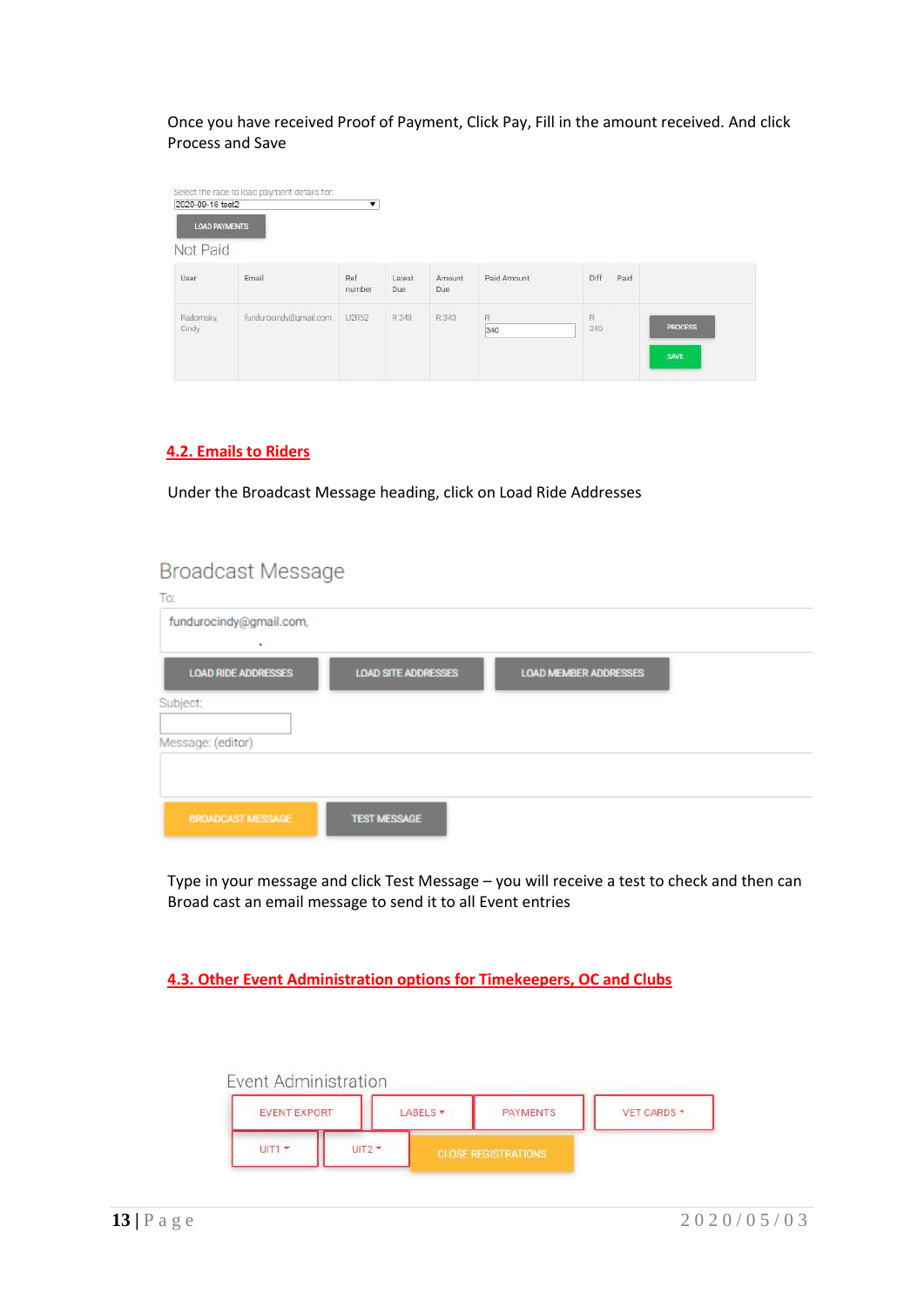Event Export: this will download a file of all entries with details

Labels: for envelope labels

**BILLSON, EMMA BOHM, MARLIES** , 10.00 km A249 Saturday A247 Saturday .5.00 km SUMMERTIME ALLEGRA, SAEF2018/2975 ANATOLE, 22

**BOSCH, REINECKE** A245 Saturday , 10.00 km FAR HILLS ZODIAC, 2014/2094

**CHERRY, JANET** A248 Saturday , 10.00 km **HURST NOBLE, 2012/4056** 

**FENTON, LORRAINE** A064 Saturday , 10.00 km MOONGLOW DESERT SKY, SAEF

KOEGELENBERG, ANNIEK .20.00 km A063 Saturday **FURRUK, UV021709** 

Payments: Download of all entries with amounts due Vet cards: Prints vet cards with entrant's names on

UIT1 and 2: Uploads of entries from the event to the scoring system – for Timekeepers

Close Registrations: click on this when registrations are closed on the system – usually the Wed before the event. This must be done to close or open the registrations as the system will not automatically close the event

#### **5: Affiliations**

#### **5.1. National DRASA Affiliations**

When a Rider affiliates as a single event member, a full member or adds a horse to the database an email is sent to the Rider with an invoice and a copy goes to DRASA National email [info.drasa@gmail.com](mailto:info.drasa@gmail.com) Below is an example of the invoices.

Single Event membership:

#### **Member and Horse Registration Invoice**

Bill To **[president.drasa@gmail.com](mailto:president.drasa@gmail.com)**

| <b>Description</b> | Amount | <b>Price</b> | <b>Total</b> |
|--------------------|--------|--------------|--------------|
| DRASA_Single       |        |              |              |
| Union              |        |              |              |
| DRASA              |        |              |              |
| Insurance          |        | 150          | 150          |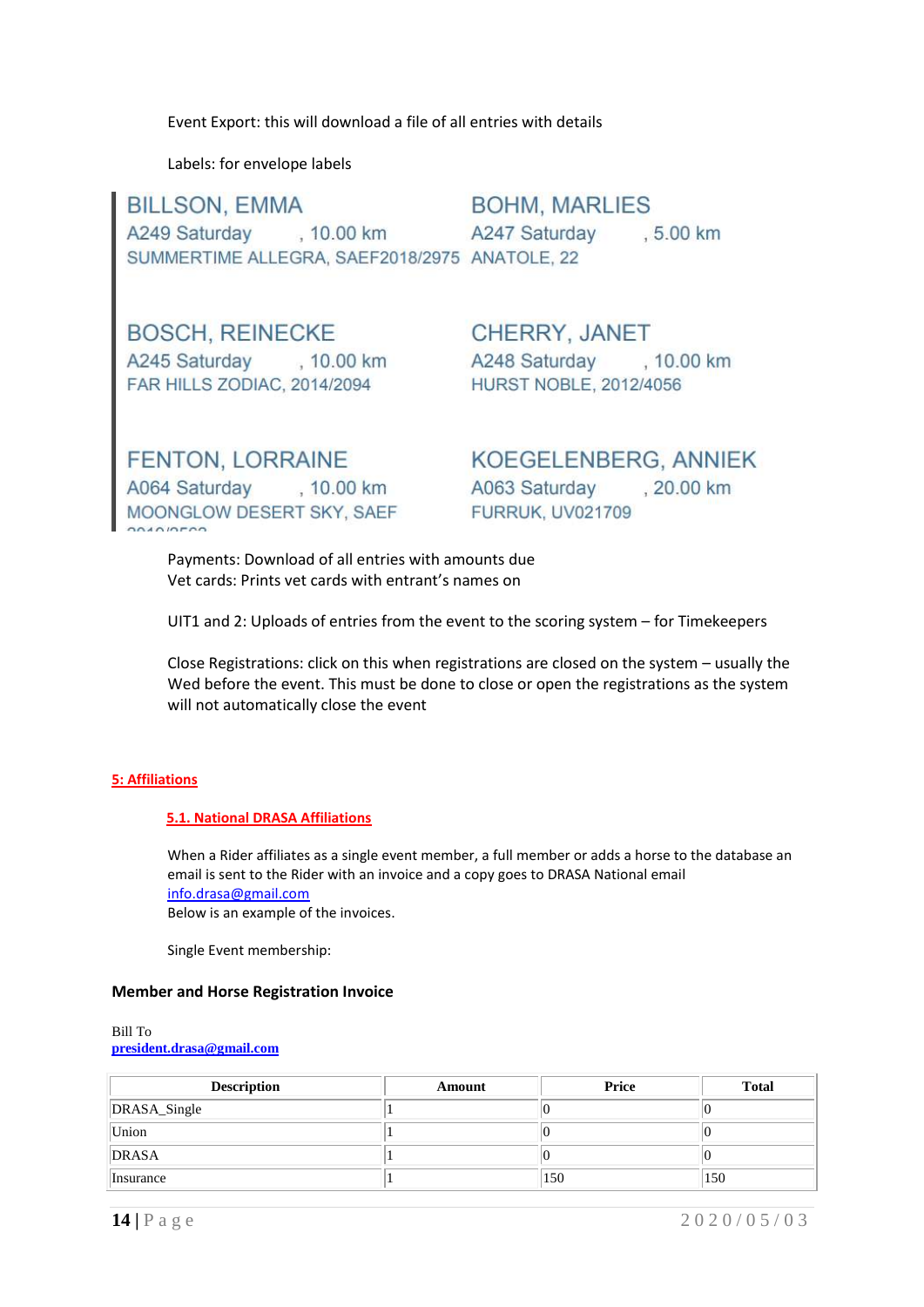|  |   | ור  |
|--|---|-----|
|  | . | - - |

**Bank Details: Reference Number-** R-415-288 **Bank-** FNB **Bank Code-** 240129 **Bank Branch-Bank Account Number-** 627 9911 7398 **Please email proof of payment with the reference to:** [info.drasa@gmail.com](mailto:info.drasa@gmail.com)

#### **Riders:**

Initials: JP Name: John-Paul Surname: Budler Cell: 0824641809 Email: [president.drasa@gmail.com](mailto:president.drasa@gmail.com) Category: DRASA\_Single Date of Birth: 1958-05-27 Kind RegardsDRASA Team

#### Horse only registration

#### **Member and Horse Registration Invoice**

Bill To **[president.drasa@gmail.com](mailto:president.drasa@gmail.com)**

| <b>Description</b> | Amount | Price     | <b>Total</b>   |
|--------------------|--------|-----------|----------------|
| Horses             |        | 50        | 50             |
|                    |        | Subtotal: | $\mathbb{R}50$ |
|                    |        | Total:    | $\mathbb{R}50$ |

**Bank Details: Reference Number-** R-415-289 **Bank-** FNB **Bank Code-** 240129 **Bank Branch-Bank Account Number-** 627 9911 7398 **Please email proof of payment with the reference to:** [info.drasa@gmail.com](mailto:info.drasa@gmail.com)

**Horses:**

Name: Pressy Passport Number: 123456 Date Of Birth 2010-10-01 Colour: bay Owner: John Paul Budler Kind RegardsDRASA Team

Full membership:

The National administrator can view the below screen under Admin/Invoices.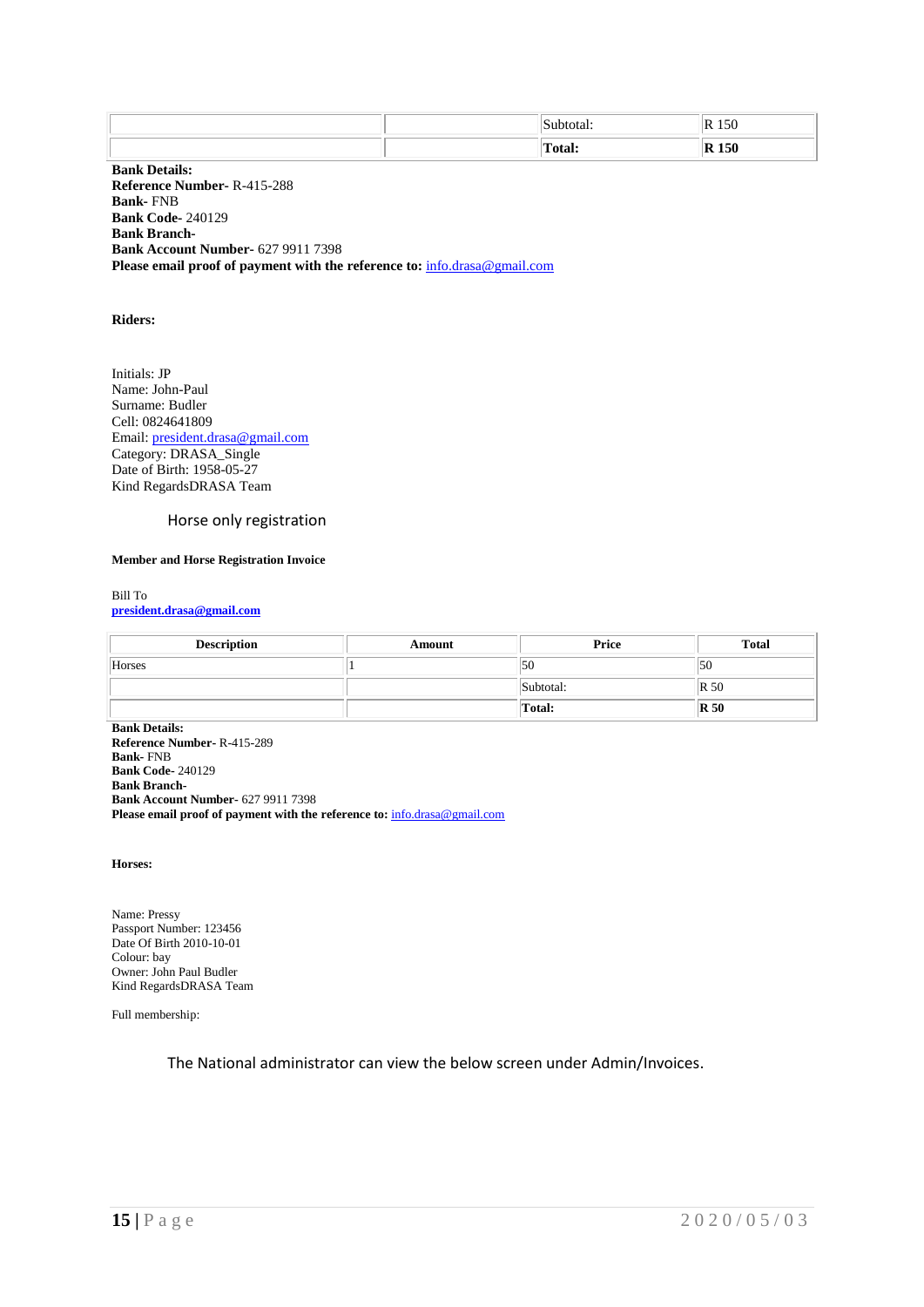#### 2020 - Invoices [2020]

| Show 10 = entries               |                                                      |    |                | Search:       |                                               |                        |
|---------------------------------|------------------------------------------------------|----|----------------|---------------|-----------------------------------------------|------------------------|
| Refe                            | bate                                                 | ÷. | Amount         | <b>Status</b> | Email                                         | $\left  \cdot \right $ |
| R-142-287                       | 2020-04-29 10:56:02                                  |    | R-650          | <b>COM</b>    | perentati@neomp.co.ra                         | <b>VER</b>             |
| R-122-286                       | 2020-04-29 10:02:27                                  |    | 8.650          | <b>Fair</b>   | eplatt4@icloud.com                            | 1979                   |
| R-2-283                         | 2020-04-28 21:47:29                                  |    | R:650          | <b>Links</b>  | fundureerindy@gmail.com                       | 1911                   |
| R-393-282                       | 2020-04-20 21:47:29                                  |    | R:200          | Paid          | lorengiles@mweb.co.zu                         | 123                    |
| H-49-381                        | 2020-04-28 31:47:29                                  |    | F 1350         | <b>Street</b> | Whitepomecountry/iving@gmail.com              | 153                    |
| R-391-279                       | 2020-04-28 31:47:29                                  |    | R.200          | <b>Full</b>   | carcicoetzeeQ@gmail.com                       | 1911                   |
| R-237-170                       | 2020-04-20 21:47:29                                  |    | R0             | Patt          | wizann@webaRrics.org.za                       | <b>PR18</b>            |
| R-398-277                       | 2020-04-20 21:47:29                                  |    | R 150          | <b>Post</b>   | kammahayeb@gmail.com                          | <b>RENT</b>            |
| Mini-The projects characterized | the stationary care and the stationary of the charge |    | Dell' an Annie |               | and addresses influenced in order as in case. |                        |

#### REF#: the invoice number.

Date: the date and time the invoice was generated Amount: the total amount of the invoice Status: the invoice has been paid or not (a manual input) Email: The email address of the member

#### Click on VIEW

| Recon - REG2020-415-290 president.drasa@gmail.com |
|---------------------------------------------------|
|                                                   |

| Horses<br><b>Bles</b><br>John Paul Budler<br>12345<br>2000-01-01                | R 50 | Create |
|---------------------------------------------------------------------------------|------|--------|
| Invoiced:<br>50<br>Received:                                                    |      |        |
| 0<br>$\Box$ Paid in full<br><b>SUBMIT</b><br><b>VIEW INVOICE</b><br><b>BACK</b> |      |        |

Click on the VIEW button to see details of the member/ horse on the invoice.

Click on the VIEW INVOICE to see the actual invoice

Once the member pays the Invoice and you receive Proof of payment you will need to mark the affiliation as paid.

Fill in the amount received

Click on the big red block – it will turn yellow once Drasa affiliation is marked as paid in full Click on Paid in full (if part payment or short payment was received enter the amount and do not click on Paid in full). This will not activate the member Click on submit

This will activate the member for DRASA National.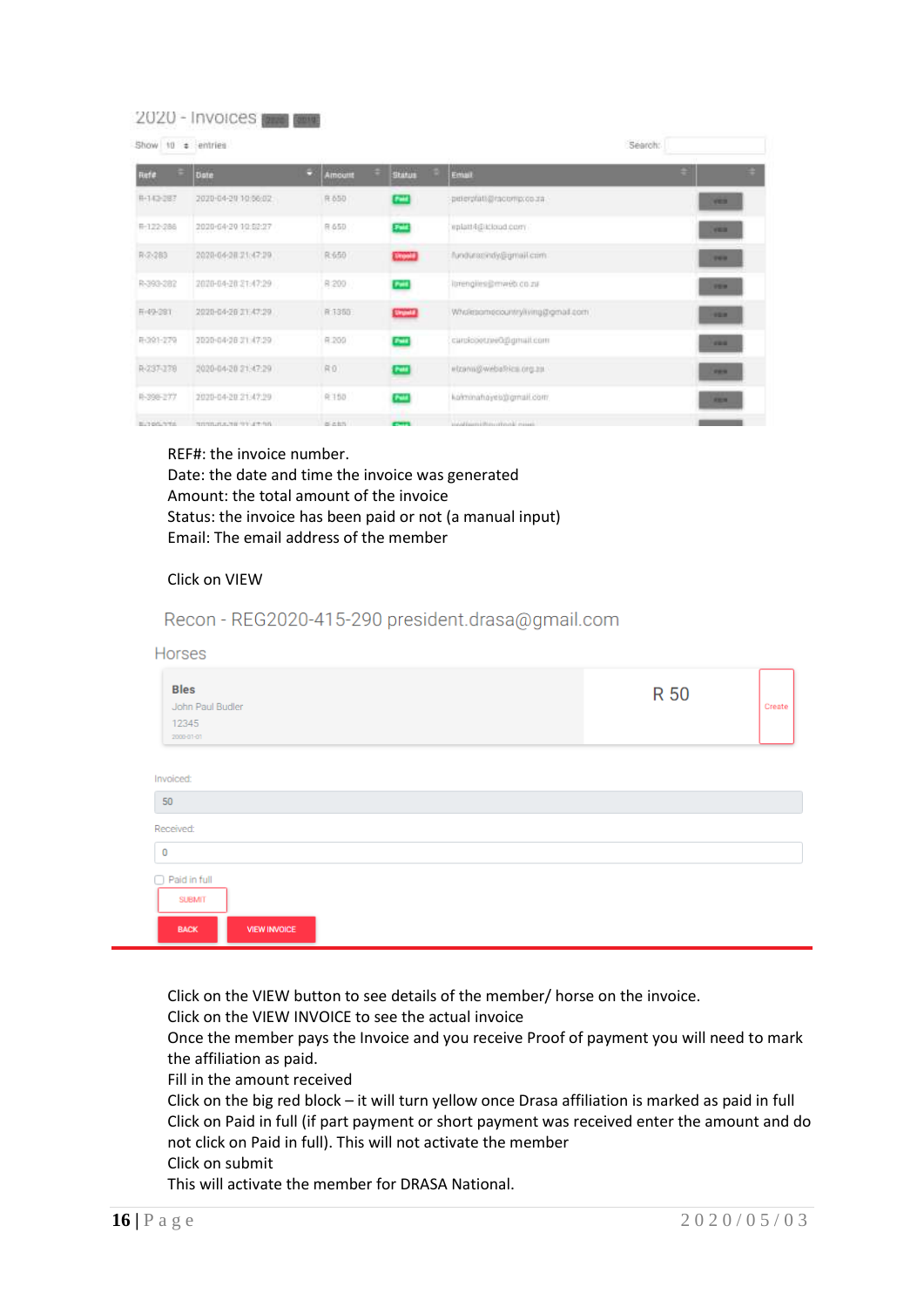Now National allocate a membership number – This is controlled on a spread sheet so that permanent numbers follow sequentially as the system allocates a number automatically

- Admin Members must get A900 numbers
- Single Event numbers do not get changed from the automatic number allocated
- Full membership (whether junior or open) get an A number allocated from the spread sheet.

# Go to Members

**DRASA Members** 

Search for member name from invoice

|               | Show 10 e entries                         |                 |                     | Search: hazel |       |
|---------------|-------------------------------------------|-----------------|---------------------|---------------|-------|
| Code          | Club                                      | Name            | Email               | ٠             | ٠     |
|               |                                           |                 |                     |               |       |
| <b>@</b> A915 | Stoneriver Equestrian Club<br>DRASA Admin | Hazel Robertson | hazrob747@gmail.com |               | VIEW. |
| Code          | <b>Club</b>                               | Name            | Email               |               |       |

# Click on VIEW next to member

| Member Details                | ALC MEMBERS<br><b>MY MEMBERS</b>  |                     |
|-------------------------------|-----------------------------------|---------------------|
|                               |                                   |                     |
|                               | <b>Hazel Robertson</b>            |                     |
|                               | A915<br>hazrob747@gmail.com       |                     |
| 8<br>TOTAL KM                 | DRASA_Admin<br>CATEGORY           | <b>CURRENT RANK</b> |
| Memberships (Showing 3 years) |                                   |                     |
| 2020 Invoice<br><b>YEAR</b>   | DRASA Paid Undo<br>Club Paid Undo | DRASA_Admin         |
| & DETAILS                     |                                   | <b>W</b> RESULTS    |
| Active                        |                                   |                     |

Click on EDIT MEMBER DETAILS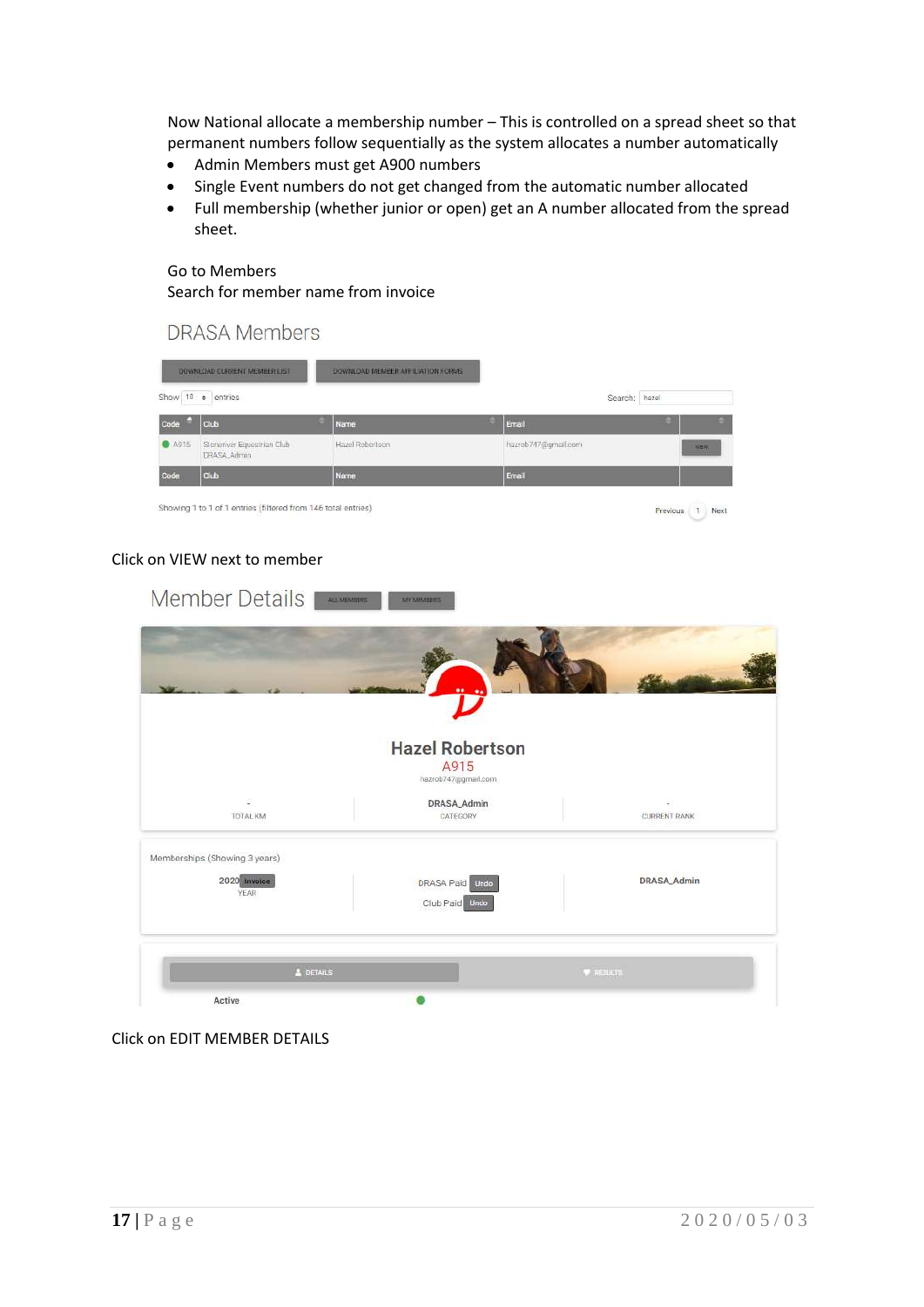| Code                        |   |
|-----------------------------|---|
| A915                        |   |
| Club                        |   |
| Stoneriver Equestrian Club  | ۰ |
| Category DRASA_Admin        |   |
| Name                        |   |
| Hazel                       |   |
| Surname                     |   |
| Robertson                   |   |
| and the control of the con- |   |

#### Type over the Code with the next sequential number from the spread sheet Click on SAVE Click on INVOICE tab



| Find or search from member name |
|---------------------------------|
| Click on VIEW                   |
| The block should now be green   |

# Recon - REG2020-328-299 hazrob747@gmail.com

| <b>Riders</b>                                                                                      |                   |
|----------------------------------------------------------------------------------------------------|-------------------|
| Hazel, H.A. Robertson<br>hazrob747@gmail.com<br>DRASA_Admin<br>514226093<br>0791258147<br>DRASA: 0 | View<br><b>R0</b> |
| Invoiced:                                                                                          |                   |
| $\bf{0}$                                                                                           |                   |
| Received:                                                                                          |                   |
| $\bf 0$                                                                                            |                   |
| Paid in full<br><b>SUBMIT</b><br><b>BACK</b><br><b>VIEW INVOICE</b>                                |                   |

# **5.2. Club Membership Activations**

The Club secretary has to activate the member for the Club once the member has affiliated and paid the Club either when UPGRADING from Single event membership or affiliating as a Full Membership.

The Rider has to choose a Club to affiliate to when doing these two types of Affiliations. The system will then send the email to the Rider, Club chosen and DRASA National.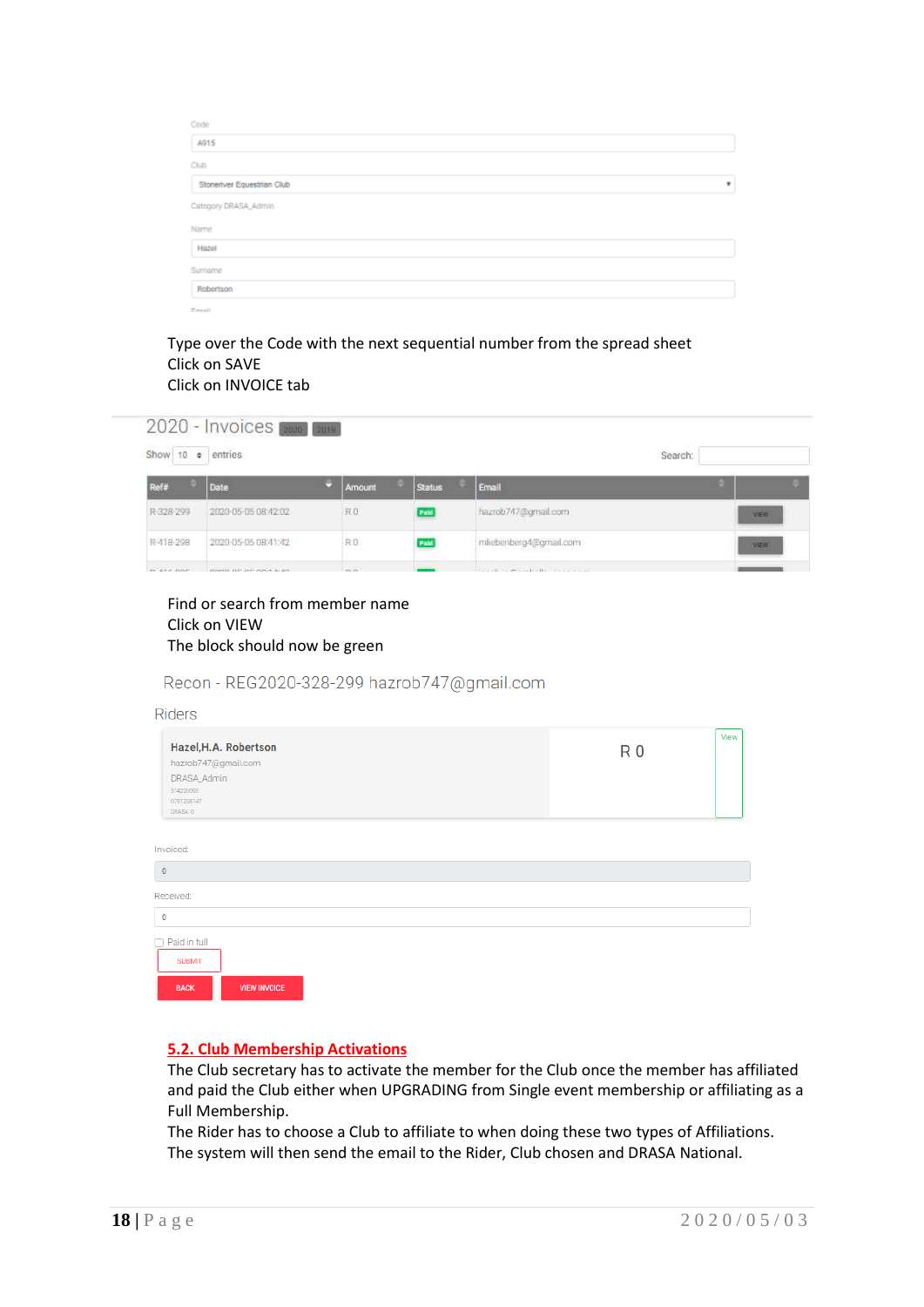The Club secretary will need to contact the members and get the Club affiliation forms completed and invoice the member. All the details are on the system under MEMBERS tab

#### Go to MEMBERS tab.

# **DRASA Members**

|               | DOWNLOAD CURRENT MEMBER LIST                                  | DOWNLOAD MEMBER AFFILIATION FORMS |                                          |             |
|---------------|---------------------------------------------------------------|-----------------------------------|------------------------------------------|-------------|
|               | Show 10 e entries                                             |                                   | Search:                                  |             |
| Code          | Club                                                          | <b>Name</b>                       | Email                                    |             |
| ADDT          | Sukerhoe Donn Club<br>DRABA, Full                             | Cinity Radomary                   | fieldunuondy@gmail.com<br>12210000000    | <b>WANT</b> |
| <b>C</b> ACC2 | Printeria Egipteminian Club<br>DRASA, Full                    | Elizabeth fimit                   | dans Are entity of com-                  | <b>BIGW</b> |
| 2001          | George Riding Club<br>DRAGK Full                              | Michelle Behrens Behrens          | matheling ethnician co. All              | <b>WEW!</b> |
| <b>0</b> ACCE | Swartfand Squeetrlan Club<br>DRAGA_Aginie                     | Ryno Vetatar                      | ryns@karooco.inc.ca                      | <b>HEM</b>  |
| 4006          | <b>INSTERNO ANNO ESPA</b><br>Kouga Riding Club<br>DRASA, Full | Einma Flätt                       | epistold/school.com<br><b>STATISTICS</b> | <b>BEW</b>  |
| 0.7007        | Sukerboo Drass Club<br>DRASA_Full                             | Paul Radomsky                     | pacitadomsky@gmarl.com                   | <b>HEW</b>  |
| $-3000$       | Suikerboy Drawa Club                                          | Livera Restrict                   | modelays 2010 and com-                   |             |

# Click on VIEW next to the member

| 2020 Invoice<br>YEAR | DRASA Paid<br>Club Faid<br>PAY CLUB | <b>DRASA_Full</b> |
|----------------------|-------------------------------------|-------------------|
| 2020 Invoice<br>YEAR | DRASA Paid Undo<br>Club Paid Undo   | DRASA_Single      |
| A DETAILS            |                                     | <b>W</b> assurts: |
| Active               |                                     |                   |
| Ethnic               | Caucasian                           |                   |
| Physical             | 251 ANBDS Road Kyalami              |                   |
| Postal               | 251 ANBDS Road Kyalami              |                   |
| Club                 | Suikerbos Drasa Club                |                   |
|                      | <b>2</b> EDIT MEMBER DETAILS        |                   |
|                      |                                     |                   |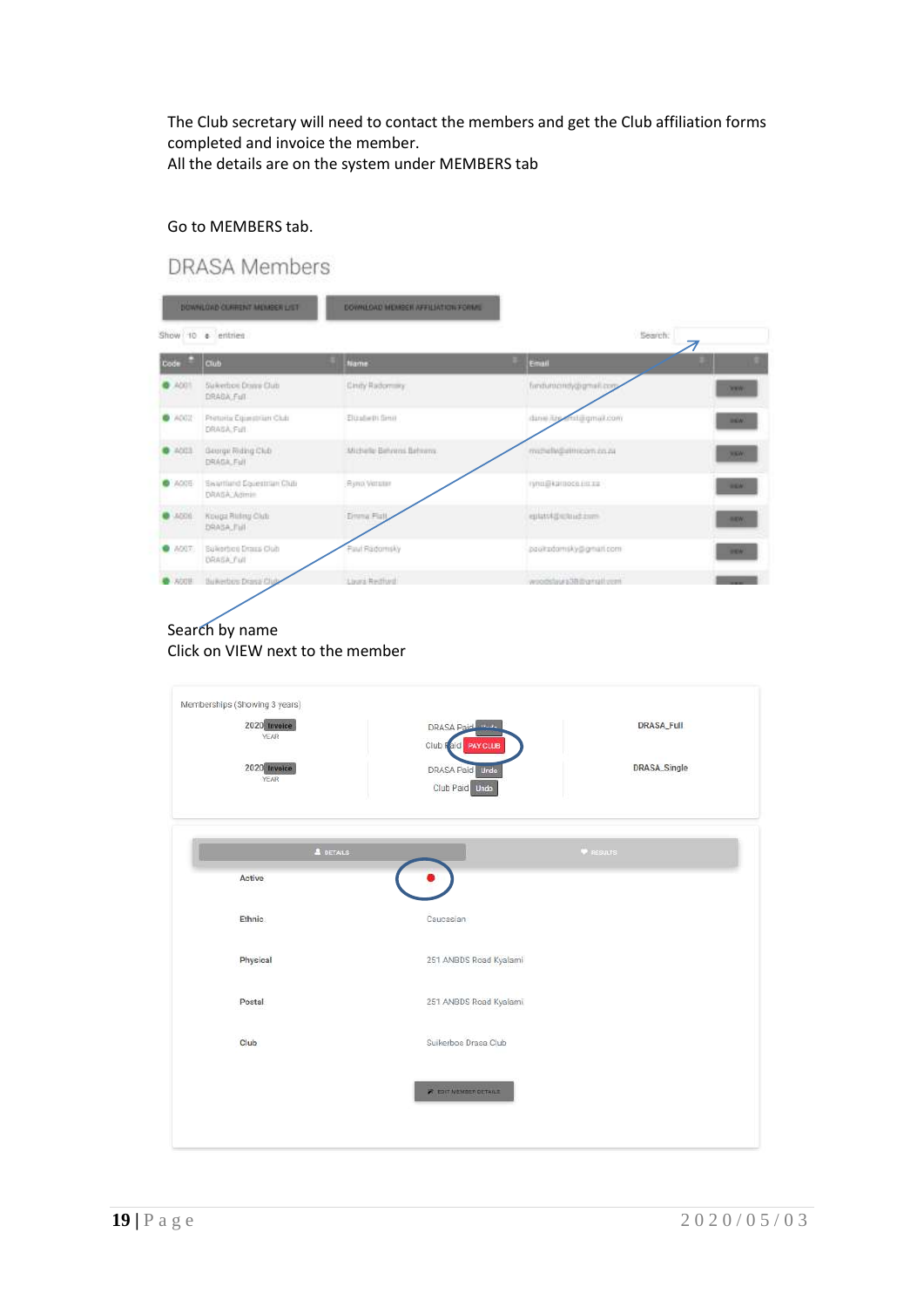If the Active button is red it means the Club has not been marked as paid. The Secretary of the club has access to change the members details so they can change all member information and are responsible to update the Club and click the Club is paid once they have received payment.

Until then the member cannot enter an event.

They will click on club paid and the active button will be changed to green. Only then may the Member enter events

#### See below as an example of an active member

|                               | <b>John-Paul Budler</b><br>A262<br>president.drasa@gmail.com |                   |
|-------------------------------|--------------------------------------------------------------|-------------------|
| $\omega$ .<br>TOTAL KM        | <b>DRASA_Full</b><br>CATEGORY                                | CURRENT RANK      |
| Memberships (Showing 3 years) |                                                              |                   |
| 2020 Invoice<br><b>YEAR</b>   | DRASA Paid Undo<br>Club Paid Undo                            | <b>DRASA_Full</b> |
| 2020 Invoice<br>YEAR          | DRASA Paid Undo<br>Club Paid Unde                            | DRASA_Single      |
|                               |                                                              |                   |
| A DETAILS                     |                                                              | <b>W</b> assuurs  |
| Active                        |                                                              |                   |
| Ethnic                        | Caucasian                                                    |                   |
| Physical                      | 251 ANBDS Road Kyalami                                       |                   |
| Postal                        | 251 ANBDS Road Kyalami                                       |                   |
| Club                          | Suikerbos Drasa Club                                         |                   |
|                               | <b>2 EDIT MEMBER DETAILS</b>                                 |                   |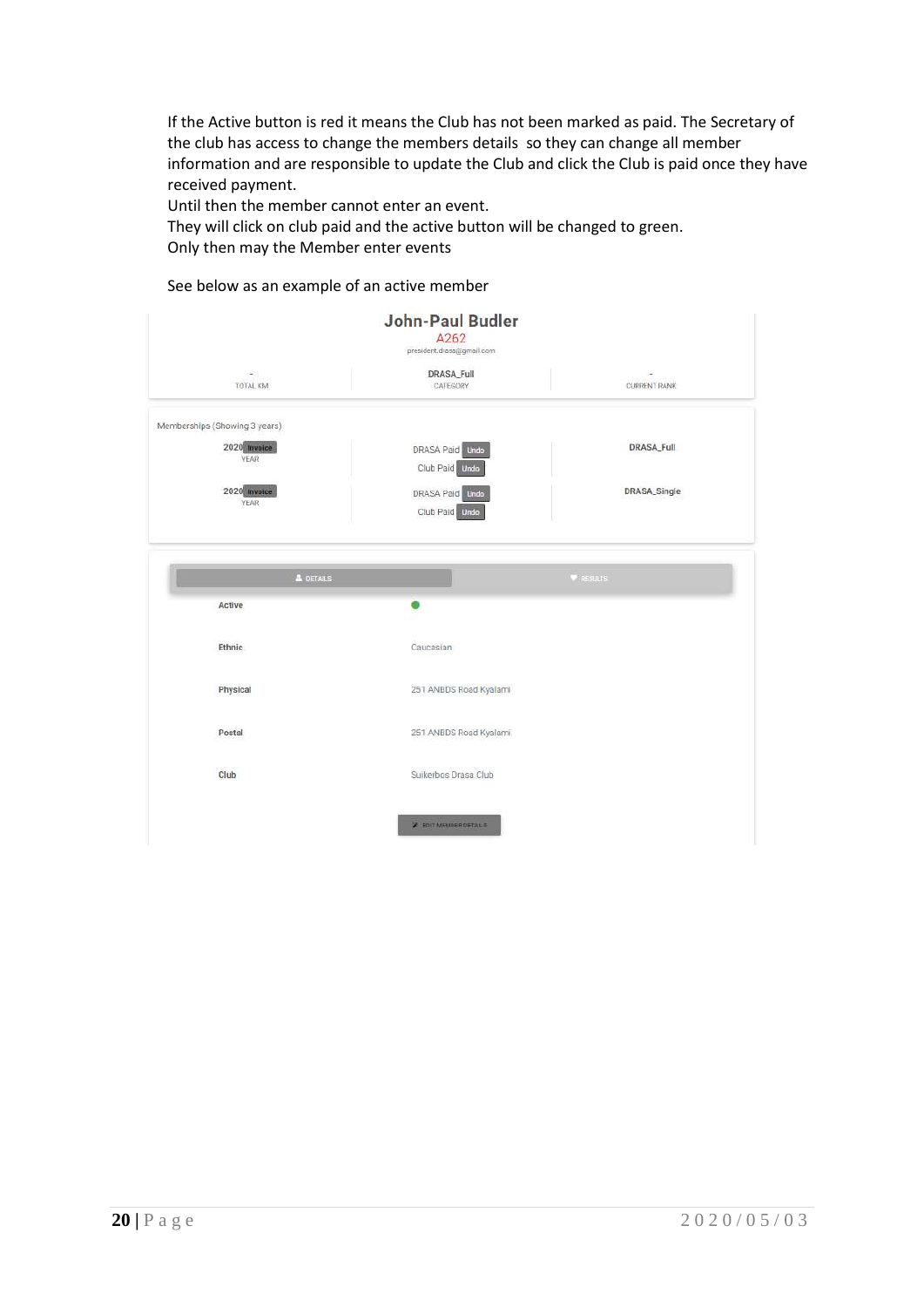# **6. Users Screen**

# Users

| Show 10 a entries     |                    |                                                                                                                                                                                                                               | Search:      |
|-----------------------|--------------------|-------------------------------------------------------------------------------------------------------------------------------------------------------------------------------------------------------------------------------|--------------|
| Name                  | œ<br><b>Somame</b> | Email                                                                                                                                                                                                                         |              |
|                       |                    | <b>CHIND CURRING</b>                                                                                                                                                                                                          | <b>WAR</b>   |
|                       |                    | heatherlangford14@yahoo.co                                                                                                                                                                                                    | <b>WILE</b>  |
|                       |                    | COCOO Malminishayes@gmail.com                                                                                                                                                                                                 | <b>THE R</b> |
| Abbey                 | Bottonia           | CDC and administration as                                                                                                                                                                                                     | <b>SER</b>   |
| Abiliativited Bulbule |                    | <b>COCOOO</b> piamed83@gmal.com                                                                                                                                                                                               | <b>MARK</b>  |
| Adult.                | Januaryan Rensburg | <b>Company's add jamesborout com-</b>                                                                                                                                                                                         | <b>HERE</b>  |
| <b>ADCILF</b>         | WOLMARANS          | competition of the control of the control of the control of the control of the control of the control of the control of the control of the control of the control of the control of the control of the control of the control | <b>HER</b>   |
| Adone:                | Lourent            | <b>CHIP Commit belong buring holmail com-</b>                                                                                                                                                                                 | <b>MER</b>   |
| Albie                 | Jacobs             | man change of the acoba@vodurnal.co.zu                                                                                                                                                                                        | <b>STER</b>  |
|                       |                    |                                                                                                                                                                                                                               |              |

This screen can be accessed by National to

- Block members
- Update clubs
- Set access for clubs to handle events and memberships
- Change passwords to reset for members who have forgotten their passwords

Click on VIEW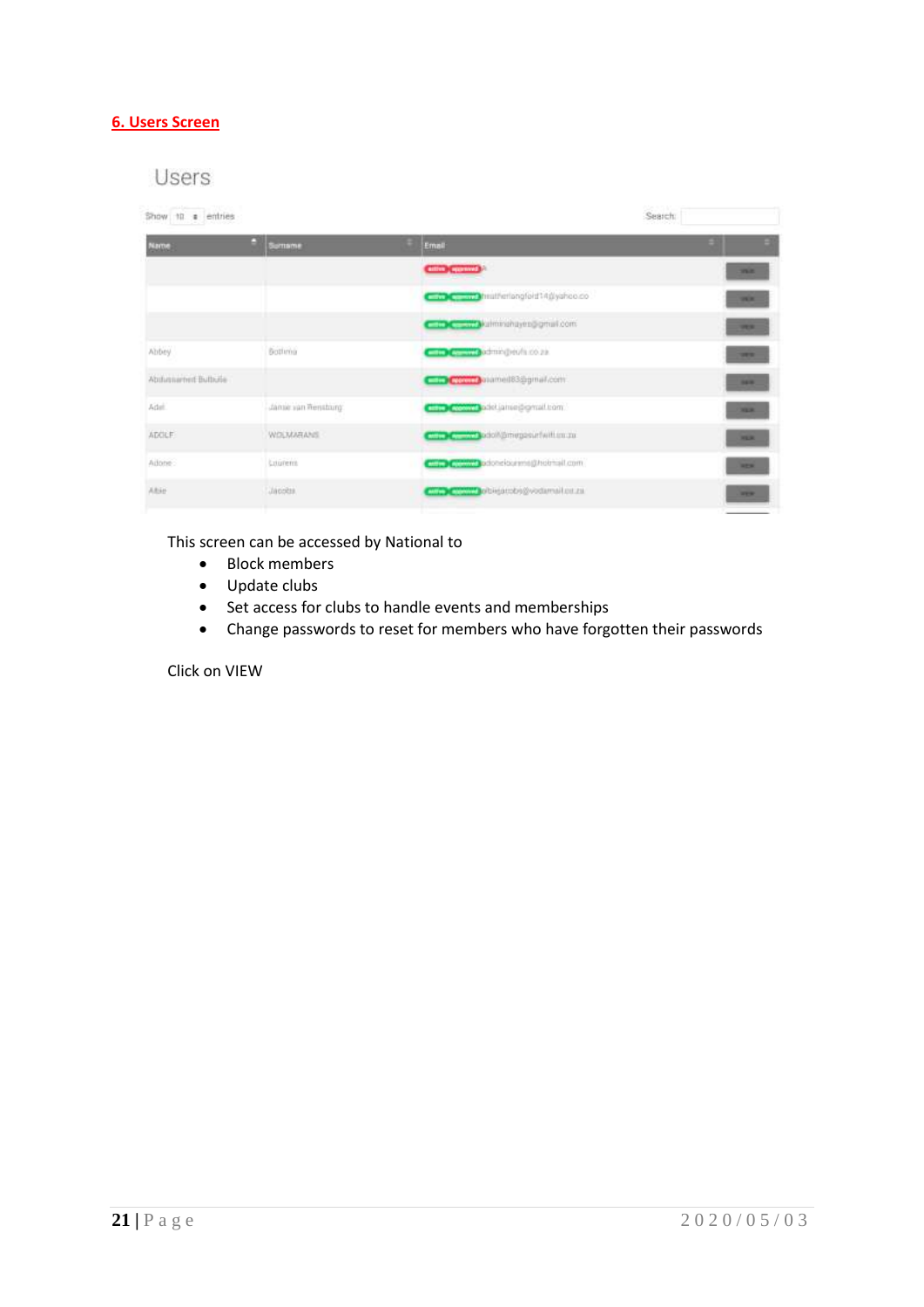|            | <b>Details</b>                 |
|------------|--------------------------------|
|            | active approved                |
|            | Back, Mimic.                   |
| Email      | president.drasa@gmail.com      |
| Name       | JP.John Paul Budler            |
| Last Login | 2020-04-30 11:29:19            |
| Club       | Equidream Equestrian Club<br>v |
|            | Registered<br>v                |
|            | CHANGE CLUB                    |
|            | Password                       |
|            | CHANGE PASSWORD                |

Change Club : Use the drop down to choose the Club and click on CHANGE CLUB Password: Input a new password and Click on CHANGE PASSWORD User permissions : Click on BACK to Exit Setting up User access for Secretaries and Clubs

# **7. Horse Tab**

Updating Horses Click on the Tab under admin labelled Horses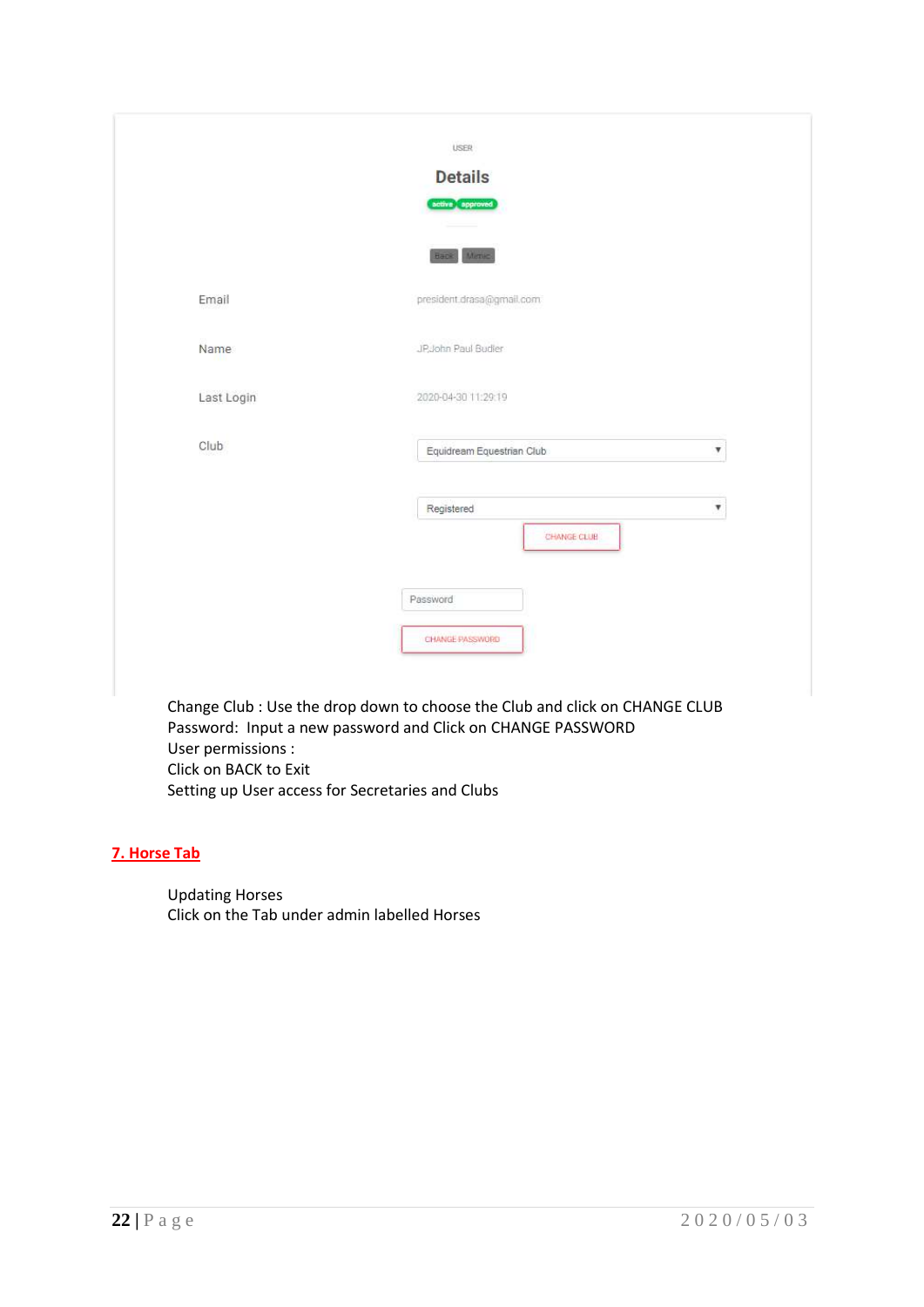|                                | DOWNLOAD HORSE LIST |                                                   |                      |                                                  |
|--------------------------------|---------------------|---------------------------------------------------|----------------------|--------------------------------------------------|
| Show 10 \$                     | Search<br>entries   |                                                   |                      |                                                  |
| Pantport                       | o<br>Name           | <b>Broad</b>                                      | Colour               | DOM                                              |
| 0000                           | Appeliack           | Appoiossa                                         | Bay spotted tranket. | $-2005 + 0 + 0$<br><b>Widow</b>                  |
| 000000000                      | WAR HORSE           | DOERPERD                                          | DROWN                | 01012010<br>-<br>nanus sue                       |
| $cos \theta$<br><b>COLLECT</b> | Shimou              | Boequint<br><b><i>Professional Profession</i></b> | $\pm a$              | <b>DESPESSION</b><br>2005-10-01<br><b>WEIGHT</b> |
| dot.                           | High Lod            | Accioloosa.<br><b>THE TRUST</b>                   | Leopard Spot.        | 2004-10-11<br><b>STER</b>                        |
| 0001004                        | Falls               | Connertura cross                                  | Palomino             | 1998-01-01<br><b>STER</b>                        |
| 0897                           | <b>Tipirri</b>      | Antiquipoder/fooerpent.                           | <b>Title</b>         | 2008-07-73<br><b>HEM</b>                         |
|                                | Max.<br>--          | Воочина X                                         | Rey                  | 2010-01-30<br><b>SEW</b><br>an sa taon           |
| 1099E                          | CRUNALS SHAZRA      | ARAB CROSS BREED                                  | 容具広す                 | 22232002<br><b>View</b>                          |

# Click on VIEW

| Appeljack<br>Appaloosa         |                    |              |                                   |              |                           |  |
|--------------------------------|--------------------|--------------|-----------------------------------|--------------|---------------------------|--|
|                                | $\sim$<br>TOTAL KW |              | 2005-10-10<br><b>GATE OF BRIN</b> |              | ÷.<br><b>CORRENT RANK</b> |  |
| Activated                      | <b>YEAR</b>        | W.           | 2020                              | U.           | <b>WWWW.</b>              |  |
|                                |                    | $4$ moves.   |                                   | $[0.01000]$  |                           |  |
| Activated                      | YEAR:              | $\mathbb{R}$ | 2020                              | $\mathbf{H}$ | Trenton                   |  |
|                                | $\triangle$ estann |              |                                   |              | <b>M</b> HOUTE            |  |
| PASSPORT<br>0000               |                    |              |                                   |              |                           |  |
| SEX<br>gelding                 |                    |              |                                   |              |                           |  |
| COLOUR<br>Bay spotted blanker. |                    |              |                                   |              |                           |  |
| <b>A ROTHERN BULLET</b>        |                    |              |                                   |              |                           |  |

Passport and date of birth details, names etc. can be edited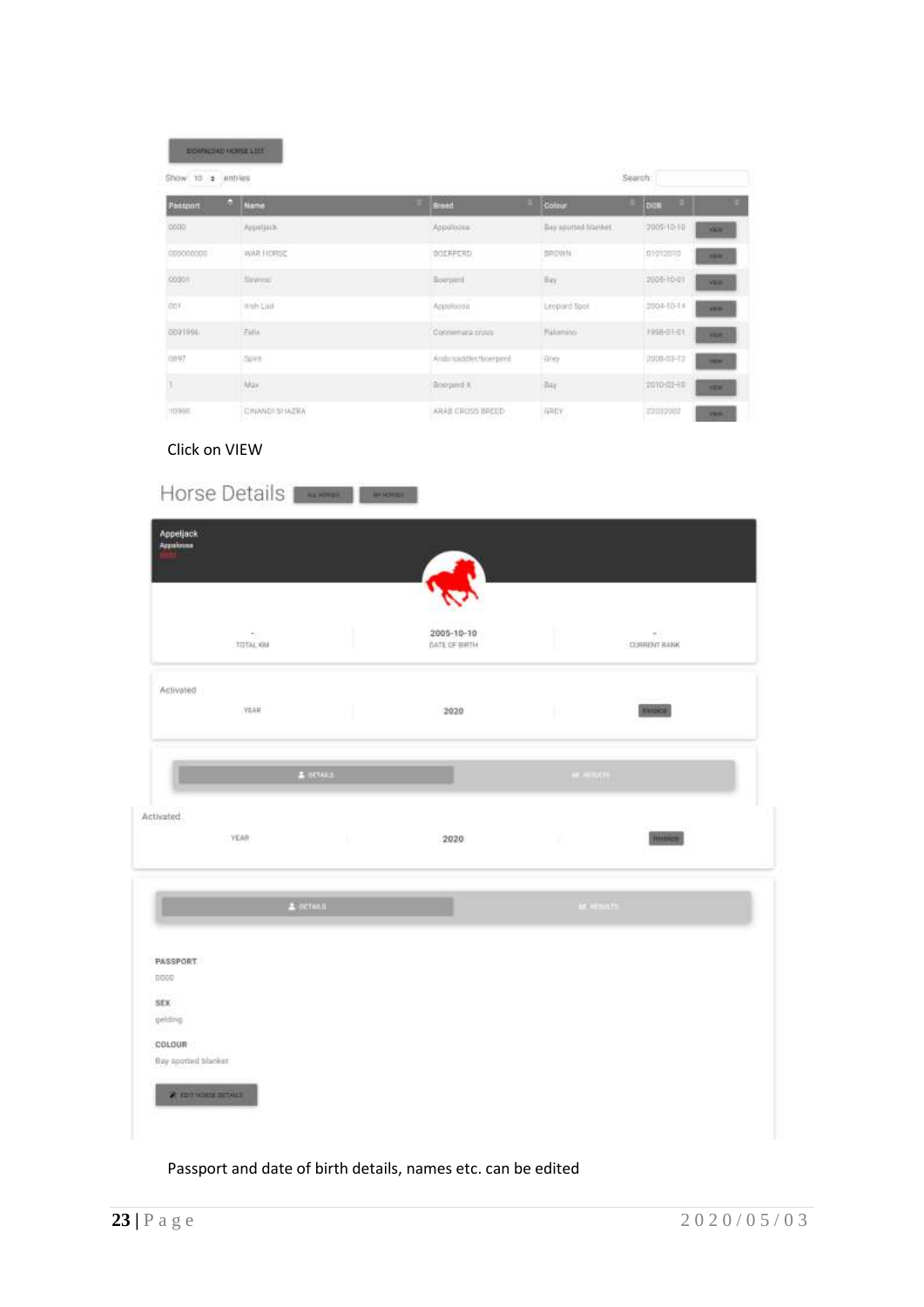| Results for that specific horse can also be viewed |  |  |  |  |  |  |  |  |
|----------------------------------------------------|--|--|--|--|--|--|--|--|
|----------------------------------------------------|--|--|--|--|--|--|--|--|

| ERA1546     |                 |                  |                    |                             |                 |                  |                     |
|-------------|-----------------|------------------|--------------------|-----------------------------|-----------------|------------------|---------------------|
|             | TOTAL KM        |                  |                    | 2010-01-01<br>DATE OF BIRTH |                 |                  | <b>CURRENT RANK</b> |
|             |                 | <b>A</b> DETAILS |                    |                             |                 | <b>E</b> RESULTS |                     |
| <b>Date</b> | <b>Distance</b> | <b>Position</b>  | <b>Total Score</b> | Points                      | <b>Division</b> | Rider            |                     |
| 24/08/2019  | 43.6            | T.               | #VALUE!            | 40.61                       | Trail           | RADOMSKY CINDY   | <b>VEW</b>          |
| 22/09/2019  | 20.8            | 4                | 283.56             | 19.66                       | Pleasure        | CINDY RADOMSKY   | VEW.                |
| 22/09/2019  | 20.8            | 4                | #VALUE!            | 19.66                       | Pleasure        | RADOMSKY CINDY   | <b>VEW</b>          |
| 22/02/2020  | 60.5            | 3                | 267.90             | 54.03                       | Summit          | RADOMSKY CINDY   | <b>YEW</b>          |
| 21/09/2019  | 41.0            | 4                | 278.54             | 38.06                       | Trail           | CINDY RADOMSKY   | <b>VEW</b>          |
| 21/09/2019  | 41              | 4                | #VALUE!            | 38.06                       | Trail           | RADOMSKY CINDY   | VEW/                |
| 19/01/2020  | 40.0            | 2                | 283.95             | 37,8600                     | Trail.          | RADOMSKY CINDY   | <b>VEW</b>          |
| 06/07/2019  | $22\,$          | 4                | 280.68             | 20.58                       | Pleasure        | RADOMSKY CINDY   | <b>YEW</b>          |
| Date        | <b>Distance</b> | Position         | <b>Total Score</b> | Points                      | Division        | Rider            |                     |

# **8: DOC UPDATER**

This is to update documents on the website.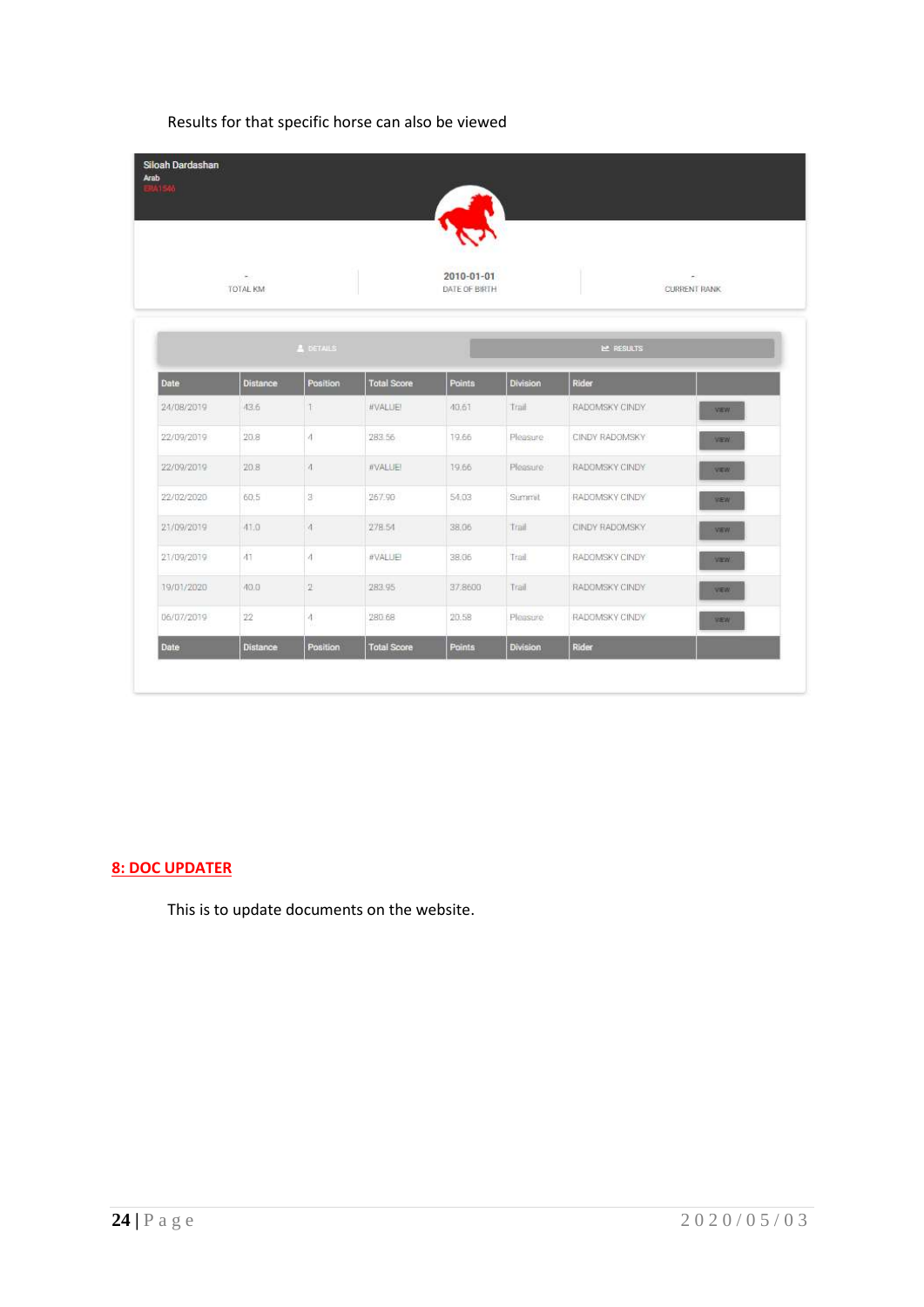# Ride Management Documents

- · DRASA Club Affiliation Delete
- · DRASA Ride Entry Form Delete
- · DRASA Ride Manager Report Delete
- DRASA Rider Liability Waiver Delete
- · DRASA VETERINARY RULES Delete
- · DRASA Worker Liability Waiver Delete
- DRASA accident report Delete
- · Duties and Actions checklist Delete
- HOW to Host a Ride Delete
- · Officals Registration Form Delete
- · Ride Budget Calculator Delete
- · Ride Sanctioning Application v2 Delete

Upload Document (Select document) Choose File | No file chosen

# Horsemanship Judges Documentation

- · Altered Horsemanship judging card feb 2020 Delete
- Body Condition Scoring Horses Delete
- $m = 1$  $11.1 - 1.1$ *CONTRACTOR*

Click DELETE to remove the old document Click CHOOSE FILE to add a new document

#### **9. DRASA STRUCTURES**

The Clubs that are affiliated to DRASA to offer CTR membership and Events are listed here. The Clubs affiliate by filling in the Affiliation document and SLA and sending the affiliation document with the SLA and a signed copy of their constitution, proof of a bank account and logo to the Provincial Council (see contact emails and details on the document DRASA Council and Exco). The Provincial Council will consider the application and once approved will send the full application to DRASA National Office for the details to be loaded on this Screen.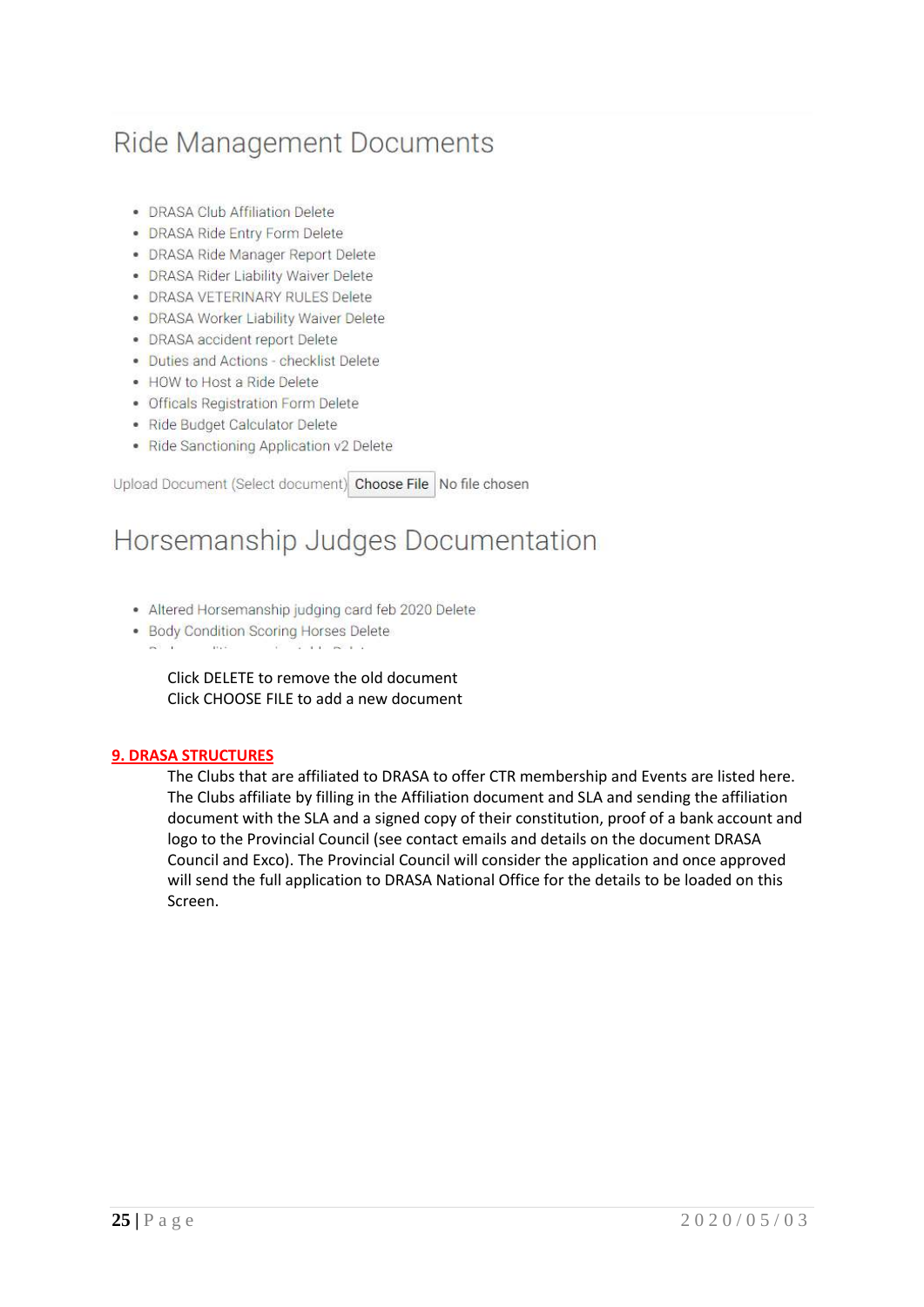#### **DRASA Structure**

- 
- DRASA Club Affiliation<br>- DRASA Council and Exco<br>- DRASA Service Level Agreement 2020

Clubs

|                                                                                          | Region: DRASA<br>Address:<br>Contact Person:<br>Email: info.drasa@gmail.com<br>Website:<br>VIEW                                                                                                                                                            |
|------------------------------------------------------------------------------------------|------------------------------------------------------------------------------------------------------------------------------------------------------------------------------------------------------------------------------------------------------------|
| Eastern Cape                                                                             |                                                                                                                                                                                                                                                            |
| Kouga Riding Club                                                                        | Region: Kouga/Cacadu<br>Address: Eendevlei Farm, Oyster Bay Road, St Francis<br>Bay<br>Contact Person: Emma Platt / Hannelie Kruger 082 324<br>9045<br>Email: krc@racomp.co.za<br>Website: www.facebook.com/Kouga-Riding-Club-<br>411768722598205/<br>VIEW |
| <b>DRASA Structure</b><br>· DRASA Club Affiliation<br>· DRASA Council and Exce-<br>Clubs |                                                                                                                                                                                                                                                            |
|                                                                                          |                                                                                                                                                                                                                                                            |
| DRASA                                                                                    | Region: DRASA<br>Address:<br>Contact Person:<br>Email: info.draisa@gmail.com<br>Website:                                                                                                                                                                   |
| Eastern Cape                                                                             |                                                                                                                                                                                                                                                            |

# To add a Club: Click on ADD CLUB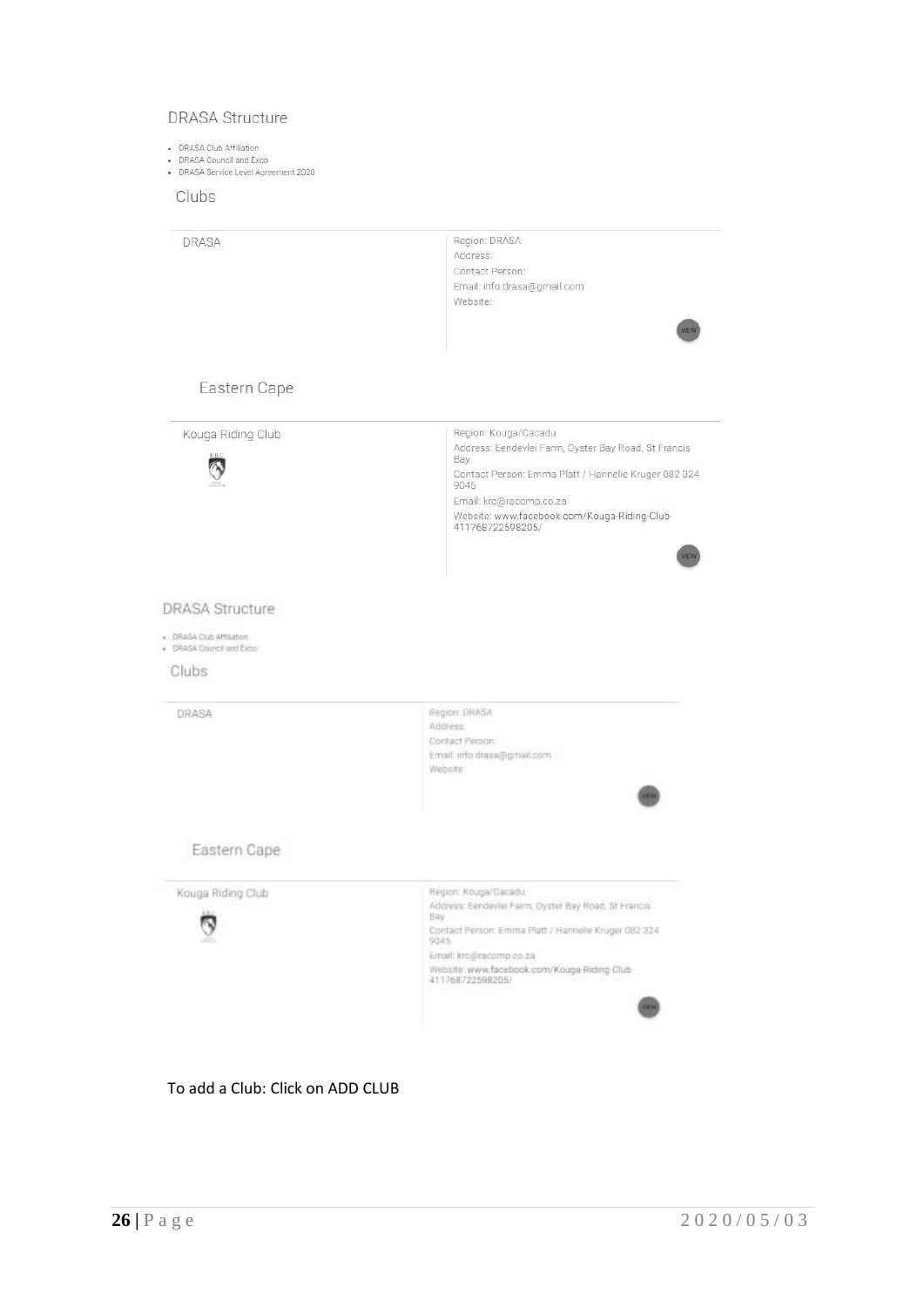#### **Add Club**

| Upload Image (Select Image) Choose File No file chosen |
|--------------------------------------------------------|
| D)                                                     |
| Name                                                   |
|                                                        |
| Code                                                   |
|                                                        |
| Province                                               |
|                                                        |
| Region                                                 |
|                                                        |
| <b>Email Address</b>                                   |
|                                                        |
| Contact Person                                         |
|                                                        |
| Contact Number                                         |
|                                                        |
| Address                                                |
|                                                        |
| Website                                                |
|                                                        |
|                                                        |

# Fill in all details and click SAVE To add bank details and edit a club click VIEW next to the Club screen

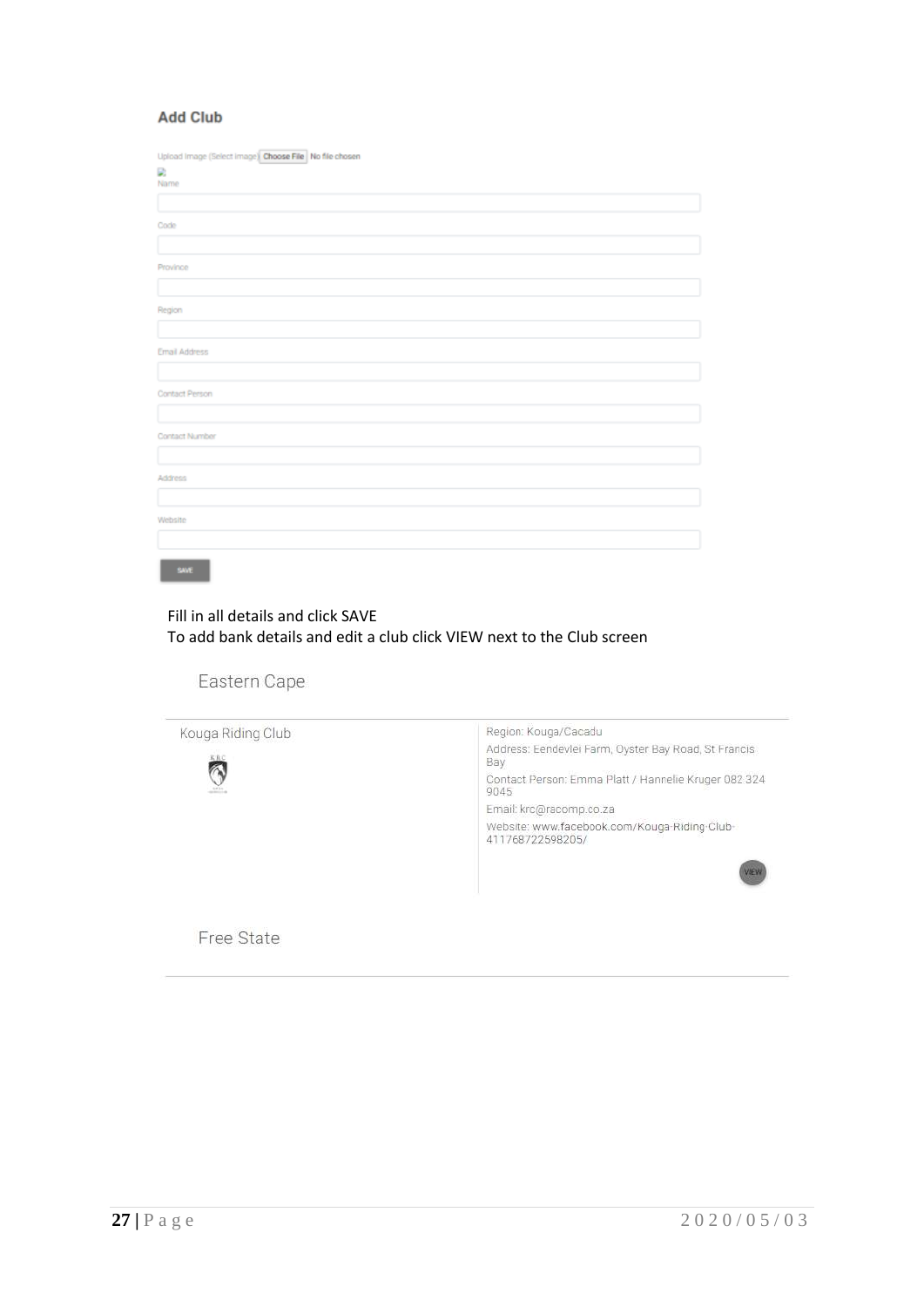|                                       | ä                                       |                        |
|---------------------------------------|-----------------------------------------|------------------------|
| krc@racomp.co.za<br>EMAIL             | Emma Platt / Hannelie Kruger<br>CONTACT | 082 324 9045<br>NUMBER |
|                                       | & SETAILS                               |                        |
| <b>BANK DETAILS</b>                   |                                         |                        |
| <b>BANK</b>                           |                                         |                        |
| Standard Bank                         |                                         |                        |
|                                       |                                         |                        |
| <b>BRANCH CODE</b>                    |                                         |                        |
| <b>BRANCH</b>                         |                                         |                        |
|                                       |                                         |                        |
| <b>ACCOUNT TYPE</b><br>ACCOUNT NUMBER |                                         |                        |

#### Then click EDIT

| kro@inscomp.co.za                                   |  |
|-----------------------------------------------------|--|
|                                                     |  |
| <b>Bank account holder</b>                          |  |
|                                                     |  |
| event have little                                   |  |
| $\pm$                                               |  |
| d:Regimmon                                          |  |
| $\mathcal{X}$                                       |  |
| digital                                             |  |
| Kouge Riding Club                                   |  |
| image.                                              |  |
| DRASA Service Lovel Agreement 2020 pot              |  |
| active.                                             |  |
| $\mathbb{R}$                                        |  |
| contact.                                            |  |
| Emma Platt                                          |  |
| oyntact, nymper                                     |  |
| <b>Control Board</b><br>082 5070662                 |  |
| appens.                                             |  |
| Enndevisi Farm, Oyster Bay Road, St Francis Bay     |  |
| provoce                                             |  |
| Eastern Cape                                        |  |
| writer                                              |  |
| www.facebook.com/Kouga-Riding-Club-411768722998205/ |  |
| LAVE<br><b>WEL</b>                                  |  |